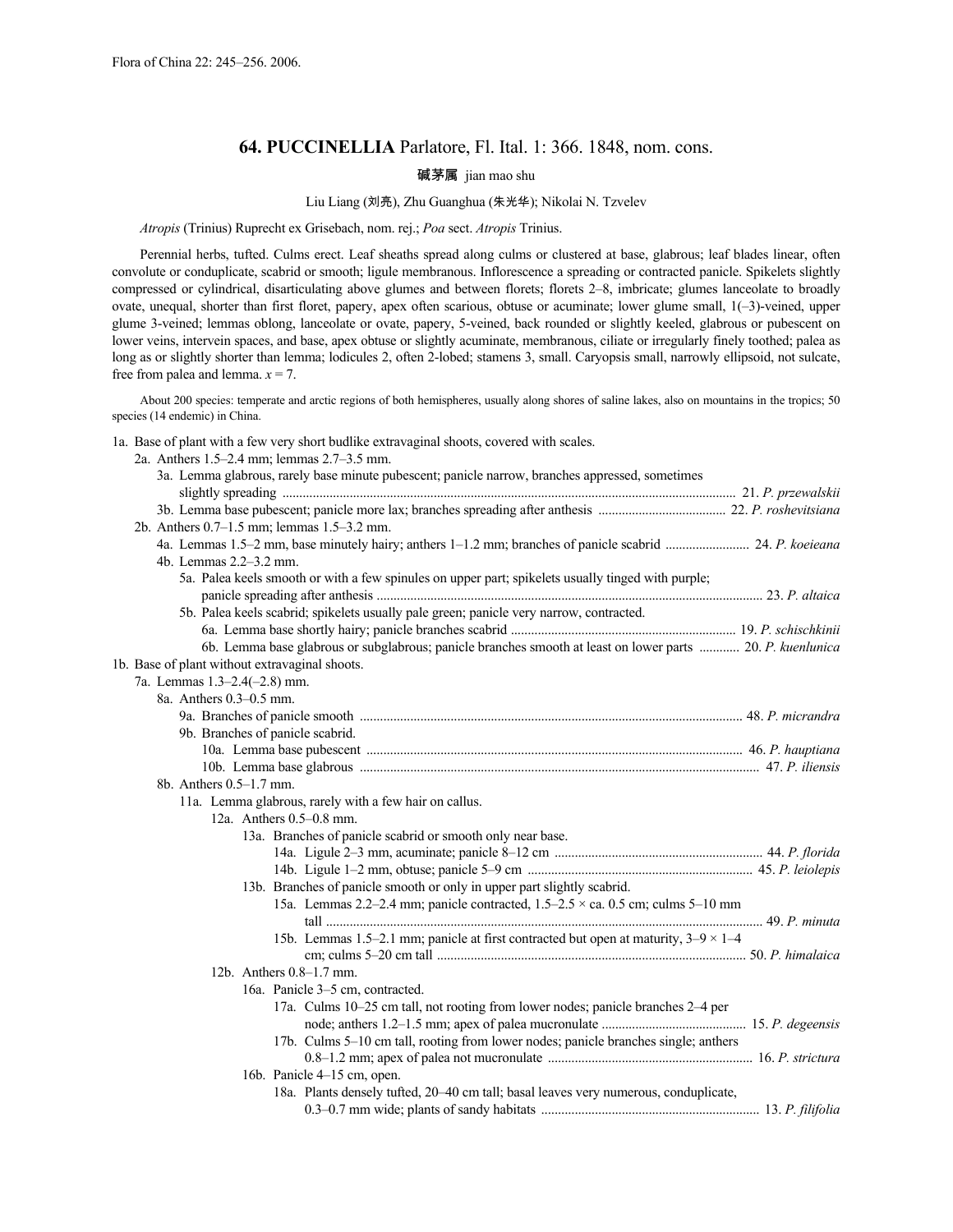| 18b. Plants more laxly tufted, 4-15 cm tall; basal leaves less numerous, conduplicate       |  |  |  |  |  |
|---------------------------------------------------------------------------------------------|--|--|--|--|--|
| or flat, 1-4 mm wide; plants of non-sandy habitats.                                         |  |  |  |  |  |
| 19a. Panicle broadly diffuse, 6-15 cm; branches 2-5 per node, scabrid at least              |  |  |  |  |  |
| 19b. Panicle less diffuse, 4–10 cm; branches (1 or)2(or 3) per node, smooth.                |  |  |  |  |  |
|                                                                                             |  |  |  |  |  |
|                                                                                             |  |  |  |  |  |
| 11b. Lemmas somewhat pubescent at base.                                                     |  |  |  |  |  |
|                                                                                             |  |  |  |  |  |
| 21b. Lowermost internodes of culms not tuberlike.                                           |  |  |  |  |  |
| 22a. Anthers 0.5–0.9 mm; branches of panicle scabrid, usually reflexed after anthesis.      |  |  |  |  |  |
| 23a. Spikelets in panicle branches very numerous, usually pale green; mostly ruderal        |  |  |  |  |  |
|                                                                                             |  |  |  |  |  |
| 23b. Spikelets in panicle branches less numerous, usually grayish or pinkish violet         |  |  |  |  |  |
|                                                                                             |  |  |  |  |  |
| 22b. Anthers 0.8–2 mm; branches of panicle scabrid or smooth.                               |  |  |  |  |  |
| 24a. Plants with numerous thin, erect flowering culms, shorter vegetative shoots            |  |  |  |  |  |
| absent; ligule of upper cauline leaf 2-3.5 mm, gradually narrowed upward  3. P. tenuissima  |  |  |  |  |  |
| 24b. Flowering culms less numerous, thicker, often geniculate; vegetative shoots            |  |  |  |  |  |
| usually present; ligule of upper cauline leaf 0.7–2 mm, usually rounded.                    |  |  |  |  |  |
| 25a. Panicle branches scabrid throughout; spikelets usually grayish violet tinge;           |  |  |  |  |  |
| 25b. Panicle branches smooth at least near their base; spikelets pale green or              |  |  |  |  |  |
| purple-tinged.                                                                              |  |  |  |  |  |
| 26a. Lemmas 2–2.5 mm; anthers 1.2–1.6 mm; spikelets usually pale green;                     |  |  |  |  |  |
|                                                                                             |  |  |  |  |  |
| 26b. Lemmas 1.5-2.2 mm; anthers 0.9-1.3 mm; spikelets usually purple-                       |  |  |  |  |  |
| tinged; panicle usually broadly open and far exserted from upper sheath.                    |  |  |  |  |  |
| 27a. Plant of high mountains, 10–30 cm tall; panicle branches 1–2                           |  |  |  |  |  |
|                                                                                             |  |  |  |  |  |
| 27b. Plant of lower altitudes, 20–50(–60) cm tall; panicle branches                         |  |  |  |  |  |
| 2–5 per node; spikelets usually less intensely purple.                                      |  |  |  |  |  |
| 28a. Lemma densely pubescent near base; palea keels ciliate                                 |  |  |  |  |  |
| on lower part, scabrid on upper part; anthers 1.2-1.5                                       |  |  |  |  |  |
|                                                                                             |  |  |  |  |  |
| 28b. Lemma glabrous or slightly pubescent near base; palea                                  |  |  |  |  |  |
| keels smooth throughout or scaberulous on upper part;                                       |  |  |  |  |  |
| anthers $0.8-1.2$ mm.                                                                       |  |  |  |  |  |
| 29a. Lemmas pubescent near base; palea keels                                                |  |  |  |  |  |
|                                                                                             |  |  |  |  |  |
| 29b. Lemmas glabrous or subglabrous near base;                                              |  |  |  |  |  |
| palea keels usually smooth, rarely with $1-3$                                               |  |  |  |  |  |
| 7b. Lemmas 2.5–4 mm.                                                                        |  |  |  |  |  |
| 30a. Lemmas glabrous, rarely with a few hairs on the callus.                                |  |  |  |  |  |
| 31a. Branches of panicle scabrid or smooth only near base.                                  |  |  |  |  |  |
|                                                                                             |  |  |  |  |  |
| 32b. Anthers 1.2–3 mm.                                                                      |  |  |  |  |  |
| 33a. Spikelets with 6-9 florets; culms 30-50 cm tall; anthers 1.2-1.7 mm  25. P. multiflora |  |  |  |  |  |
| 33b. Spikelets with 2-5 florets; culms stout, 20-40 cm tall; anthers 1.5-3 mm.              |  |  |  |  |  |
| 34a. Panicle open, 10–20 cm; anthers 2.3–3 mm; lemmas 3.4–4 mm  26. P. thomsonii            |  |  |  |  |  |
| 34b. Panicle narrow, 5-10 cm; anthers 1.5-2.2 mm; lemmas 3-3.5 mm  27. P. stapfiana         |  |  |  |  |  |
| 31b. Branches of panicle smooth or slightly scabrid only on upper part.                     |  |  |  |  |  |
| 35a. Anthers 0.5-1.3 mm.                                                                    |  |  |  |  |  |
| 36a. Panicle spreading.                                                                     |  |  |  |  |  |
| 37a. Culms erect, 20–40 cm tall, very thin; panicle 8–13 cm; branches very thin;            |  |  |  |  |  |
|                                                                                             |  |  |  |  |  |
| 37b. Culms usually geniculately ascending, 10-25 cm tall, rather thick; panicle             |  |  |  |  |  |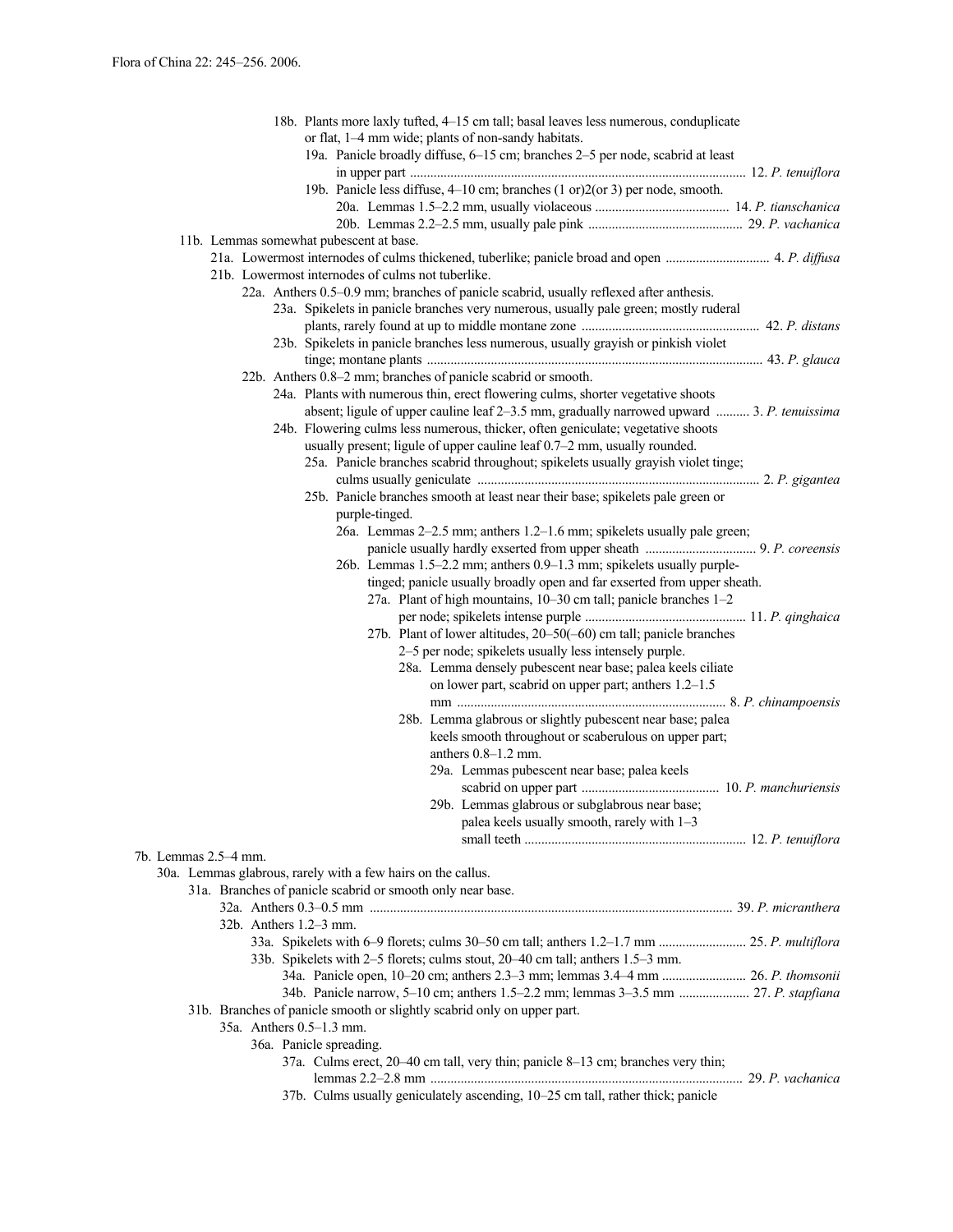| 36b. Panicle contracted and dense. |  |  |                                                                                                        |                                                                                                    |  |
|------------------------------------|--|--|--------------------------------------------------------------------------------------------------------|----------------------------------------------------------------------------------------------------|--|
|                                    |  |  | 38a. Lemmas 3.2-3.5 mm, palea keels smooth; culms scabrid below                                        |                                                                                                    |  |
|                                    |  |  |                                                                                                        |                                                                                                    |  |
|                                    |  |  |                                                                                                        | 38b. Lemmas 2.5-3.2 mm; palea keels with a few teeth; culms smooth throughout  33. P. nudiflora    |  |
|                                    |  |  | 35b. Anthers 1.3–2.5 mm.                                                                               |                                                                                                    |  |
|                                    |  |  |                                                                                                        | 39a. Panicle spreading; branches (1 or)2 per node; leaf blades soft, 1–2 mm wide  35. P. ladyginii |  |
|                                    |  |  | 39b. Panicle contracted and dense.                                                                     |                                                                                                    |  |
|                                    |  |  |                                                                                                        | 40a. Palea keels ciliate or scabrid; leaf blade soft, smooth, 1.5–2.5 mm wide  36. P. subspicata   |  |
|                                    |  |  |                                                                                                        | 40b. Palea keels glabrous and smooth, rarely with a few teeth; leaf blade 0.2-                     |  |
|                                    |  |  | 1.5 mm wide.                                                                                           |                                                                                                    |  |
|                                    |  |  |                                                                                                        | 41a. Culms 5–8 cm tall, 1-noded; panicle 1–2 cm, branches 1 per node  28. P. shuanghuensis         |  |
|                                    |  |  |                                                                                                        | 41b. Culms 8–40 cm tall, 2–3-noded; panicle 5–10 cm, branches 1–3                                  |  |
|                                    |  |  | per node.                                                                                              |                                                                                                    |  |
|                                    |  |  |                                                                                                        | 42a. Culms usually erect, 15-30(-40) cm tall; leaf blade 0.5-1.5                                   |  |
|                                    |  |  |                                                                                                        |                                                                                                    |  |
|                                    |  |  |                                                                                                        | 42b. Culms geniculate ascending, 8-20 cm tall; leaf blade 0.2-0.5                                  |  |
|                                    |  |  |                                                                                                        |                                                                                                    |  |
|                                    |  |  |                                                                                                        |                                                                                                    |  |
|                                    |  |  | 30b. Lemmas somewhat pubescent at base.<br>43a. Panicle branches smooth or in upper part some scabrid. |                                                                                                    |  |
|                                    |  |  |                                                                                                        |                                                                                                    |  |
|                                    |  |  |                                                                                                        |                                                                                                    |  |
|                                    |  |  | 44b. Panicle 5-10 cm, contracted or open; culms 15-40 cm.                                              |                                                                                                    |  |
|                                    |  |  |                                                                                                        | 45a. Plants of coastal shoals and rocks, marshy meadows; lemma sparsely pubescent                  |  |
|                                    |  |  |                                                                                                        |                                                                                                    |  |
|                                    |  |  |                                                                                                        | 45b. Plants of high mountains (3000 m or higher); lemma densely pubescent near base                |  |
|                                    |  |  | or anthers $1-1.3$ mm.                                                                                 |                                                                                                    |  |
|                                    |  |  |                                                                                                        | 46a. Lemma 2.8-3.5 mm, slightly pubescent near base; anthers 1-1.3 mm  17. P. roborovskyi          |  |
|                                    |  |  |                                                                                                        | 46b. Lemma 3.5–4 mm, densely pubescent near base; anthers 0.8–1.2 mm  18. P. arjinshanensis        |  |
|                                    |  |  | 43b. Panicle branches scabrid, rarely almost smooth along lower 1/3.                                   |                                                                                                    |  |
|                                    |  |  | 47a. Anthers $0.5 - 0.9(-1)$ mm.                                                                       |                                                                                                    |  |
|                                    |  |  |                                                                                                        | 48a. Culms straight, 30-80(-100) cm tall; panicle 10-20(-30) cm, branches directed                 |  |
|                                    |  |  |                                                                                                        | obliquely upward; plants of lowlying, usually seaside, habitats, saltmarshes  37. P. nipponica     |  |
|                                    |  |  |                                                                                                        | 48b. Culms usually geniculate, 15-40 cm tall; panicle 5-12(-15) cm, branches usually               |  |
|                                    |  |  |                                                                                                        |                                                                                                    |  |
|                                    |  |  | 47b. Anthers $1-1.5(-1.8)$ mm.                                                                         |                                                                                                    |  |
|                                    |  |  |                                                                                                        | 49a. Ligule of upper cauline leaf 0.7-1.5(-2) mm, apex rounded; culms 30-50 cm tall,               |  |
|                                    |  |  | rather thick; leaf blades $1.5-3(-4)$ mm wide.                                                         |                                                                                                    |  |
|                                    |  |  |                                                                                                        |                                                                                                    |  |
|                                    |  |  |                                                                                                        |                                                                                                    |  |
|                                    |  |  |                                                                                                        | 49b. Ligule of the upper cauline leaf 1.7–3.5(-4) mm, gradually narrowed upward.                   |  |
|                                    |  |  |                                                                                                        | 51a. Leaf blade 0.5-1.2 mm wide, convolute; plants usually without short                           |  |
|                                    |  |  |                                                                                                        |                                                                                                    |  |
|                                    |  |  |                                                                                                        | 51b. Leaf blade 1.5-4 mm wide, laxly convolute or flat; plants usually with a                      |  |
|                                    |  |  |                                                                                                        |                                                                                                    |  |
|                                    |  |  |                                                                                                        |                                                                                                    |  |

**1. Puccinellia poecilantha** (K. Koch) V. I. Kreczetowicz in Komarov, Fl. URSS 2: 472. 1934.

#### 斑稃碱茅 ban fu jian mao

*Festuca poecilantha* K. Koch, Linnaea 21: 411. 1848; *Atropis poecilantha* (K. Koch) V. I. Kreczetowicz; *A. chilochloa* V. I. Kreczetowicz.

Perennial, tufted, grayish green. Culms 30–50 cm tall, usually geniculate, thick. Ligule 2–3.5 mm; leaf blades subinrolled or conduplicate, 3–6 cm, 1.5–4 mm wide, adaxial surface and margins scabrid. Panicle contracted, but later spreading, 6–12 cm; branches 2–7 cm, scabrid. Spikelets 5–8 mm, florets 5–9; lower glume ca. 1.5 mm, 1-veined, upper glume 1.5–2 mm, inconspicuously 3-veined, apex obtuse and margins ciliate; lemmas 2.5–3.5(–4) mm, usually tinged with purple, veins pubescent on lower part, apex acuminate or obtuse; palea keels scabrid; anthers 1.2–2 mm. Fl. May–Jul. 2*n* = 28.

Dry grasslands, saline places, saline lake shores; 100–2000 m. Qinghai, Xinjiang [Afghanistan, Kazakhstan, Russia, Turkmenistan, Uzbekistan; SW Asia (Iran)].

Material of this species has been incorrectly named as *Puccinellia festuciformis* (Host) Parlatore.

**2. Puccinellia gigantea** (Grossheim) Grossheim, Fl. Kavkaza 1: 114. 1928.

## 大碱茅 da jian mao

*Atropis gigantea* Grossheim, Vestn. Tiflissk. Bot. Sada 46: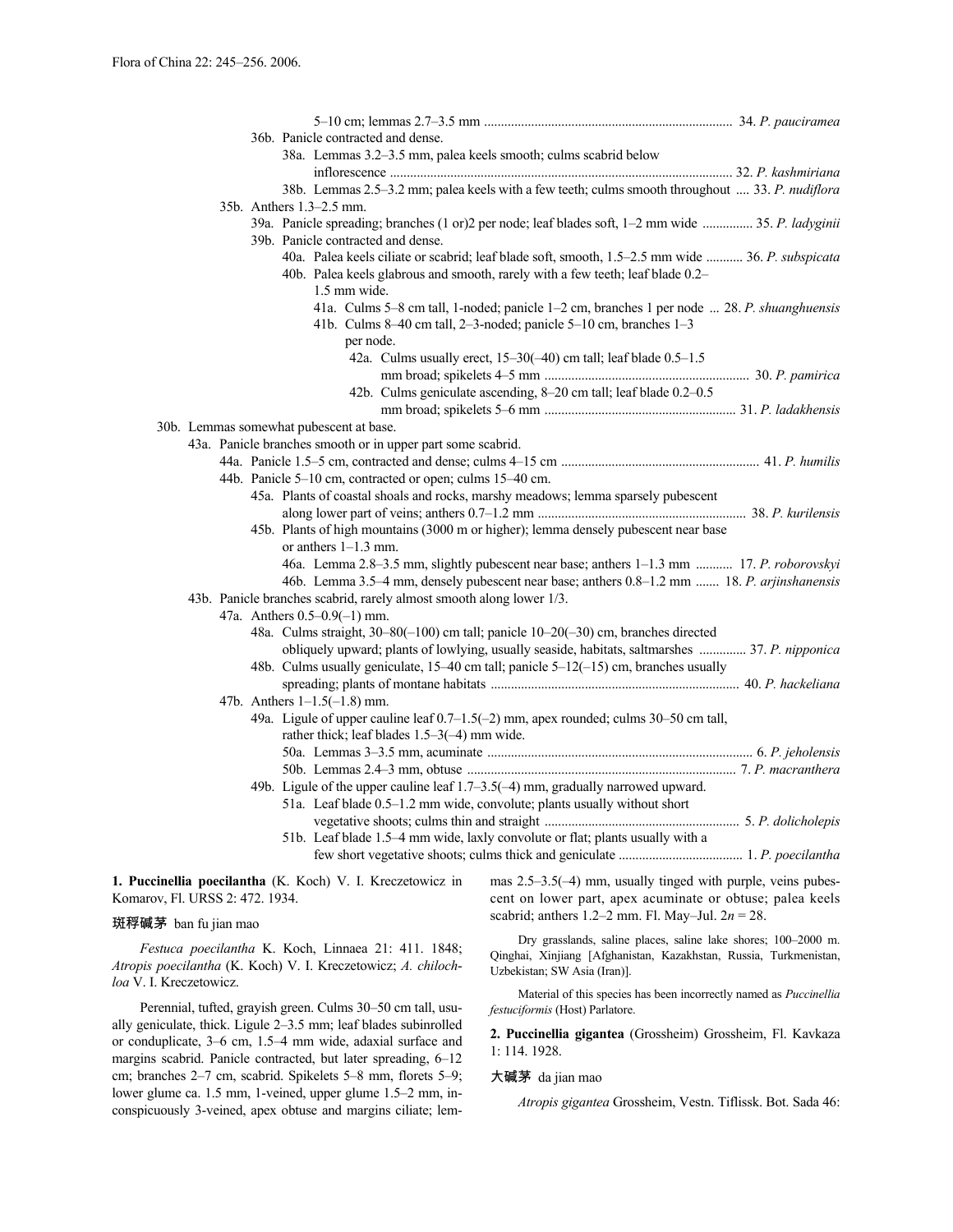35. 1919; *A. anisoclada* V. I. Kreczetowicz; *A. sclerodes* V. I. Kreczetowicz; *Puccinellia anisoclada* (V. I. Kreczetowicz) Parsa; *P. sclerodes* (V. I. Kreczetowicz) V. I. Kreczetowicz ex Drobow.

Perennial, loosely tufted, grayish green. Culms erect or geniculately ascending, 50–80(–100) cm tall. Ligule 1–3.5 mm, abaxial surface scabrid; leaf blades flat or inrolled, 5–15 cm, 1.5–4 mm wide, adaxial surface scabrous. Panicle 6–20 cm, contracted, but later spreading; branches 2–6 per node, basal primary branch 4–10 cm, scabrous. Spikelets 4–6 mm, usually purple, florets 3–7; glumes obtuse, lower glume 1.5–2 mm, 1 veined, upper glume 2–2.5 mm, 1–3-veined; lemmas 1.7– 2.3(-2.5) mm, veins  $\pm$  pubescent below, apex triangularrounded; palea keels scabrid on upper part; anthers 1–1.4 mm. Fl. Jun–Jul.  $2n = 14$ .

Saline moist meadows, lake banks; 100–2000 m. Qinghai, Xinjiang [Afghanistan, Kazakhstan, Kyrgyzstan, Mongolia, Pakistan, E Russia, Tajikistan, Turkmenistan, Uzbekistan; SW Asia (Caucasus, Iran), SE Europe].

**3. Puccinellia tenuissima** (Litvinov ex V. I. Kreczetowicz) Litvinov ex Pavlov, Fl. Kazakhst. 1: 242. 1956.

# 纤细碱茅 xian xi jian mao

*Atropis tenuissima* Litvinov ex V. I. Kreczetowicz in Komarov, Fl. URSS 2: 765. 1934.

Perennial, densely tufted. Culms slender, 20–50 cm tall, ca. 0.5 mm in diam. Ligule 1.5–3 mm; leaf blades 4–10 cm, 0.3–1.5 mm wide, narrowly linear, usually convolute, adaxial surface slightly scabrid. Panicle straight or slightly spreading, loose, 5–1.2 cm; branches slender, smooth or slightly scabrid. Spikelets 3–4 mm, florets 3–5; glumes obtuse, lower glume ca. 0.7 mm, upper glume ca. 1.5 mm; lemmas 1.7–2.3 mm, usually purple, pubescent near base, apex obtuse; palea keels ciliate on lower part, scabrid in upper part; anthers 1–1.5 mm. Fl. May– Jul.  $2n = 14$ .

Low wet places, saline meadows; 100–1500 m. Qinghai, Xinjiang [Kazakhstan, Russia].

**4. Puccinellia diffusa** (V. I. Kreczetowicz) V. I. Kreczetowicz ex Drobow, Fl. Uzbekistan. 1: 253. 1941.

# 展穗碱茅 zhan sui jian mao

*Atropis diffusa* V. I. Kreczetowicz in Komarov, Fl. URSS 2: 760. 1934.

Perennial, tufted. Culms 30–50 cm tall, base thickened and tuberlike. Ligule ca. 1.5 mm; leaf blades flat or subinrolled, 4– 10 cm, 0.6–1.3 mm wide, adaxial surface scabrous. Panicle effuse, 8–12 cm, branches 2–4 per node, 2–4 cm, slender, lower part smooth and naked, scabrous near spikelets. Spikelets 5–6 mm, florets 3–6; glumes obtuse, lower glume ca. 1.2 mm, upper glume ca. 2 mm; lemmas 2–2.7 mm, purple with yellow margins, base pubescent, apex obtuse; palea keels pubescent near base, scabrid on upper part; anthers 1.2–1.6 mm. Fl. May–Jul.

Dry river banks, sandy gravel, saline grassy places; 100–2000 m. Qinghai, Xinjiang [Kazakhstan, Kyrgyzstan, Uzbekistan].

**5. Puccinellia dolicholepis** (V. I. Kreczetowicz) Pavlov, Fl.

Kazakhst. 1: 242. 1956.

### 毛稃碱茅 mao fu jian mao

*Atropis dolicholepis* V. I. Kreczetowicz in Komarov, Fl. URSS 2: 764. 1934.

Perennial, densely tufted. Culms erect, 20–40(–50) cm tall, slender, 1–1.5 mm in diam. Ligule 1.7–3.5 mm; leaf blades usually inrolled, 3–5 cm, 0.3–1.2 mm wide. Panicle loose, 5–12 cm; branches 1–2 cm, ascending and then spreading, scabrid. Spikelets 4–7 mm, usually tinged with purple, florets 2–6; lower glume 1.3–1.6 mm, upper glume 2–2.8 mm, apex subacute; lemmas 2.5–3.5(–4) mm, shortly hairy on lower part of veins, apex acute to acuminate; palea keels pubescent on lower part, scabrid on upper part; anthers 1.4–2.3 mm. Fl. Jun–Jul.

Dry grasslands, sandy saline lake shores and meadows, sandstone slopes; 100–1500 m. Qinghai, Xinjiang [Kazakhstan. Kyrgyzstan, Russia (SW Siberia); SW Asia (Caucasus), SE Europe].

**6. Puccinellia jeholensis** Kitagawa, Rep. First Sci. Exped. Manchoukuo, Sect. IV, 4: 102. 1936.

### 热河碱茅 re he jian mao

*Puccinellia palustris* (Seenus) Grossheim subsp. *jeholensis* (Kitagawa) Norlindh.

Perennial, tufted, grayish green. Culms erect or geniculately ascending, 30–60 cm tall, 1–2 mm in diam. Leaf sheaths smooth; ligule 0.5–1.3 mm; leaf blades flat, 6–10 cm, 2–3 mm wide, abaxial surface glabrous, adaxial surface and margins scabrous. Panicle usually spreading,  $8-20 \times 5-10$  cm; branches 2–4 per node, basal primary branch 4–8 cm, upper part scabrid. Spikelets 5–6 mm, florets 4 or 5; rachilla internodes scabrid; lower glume ca. 1.2 mm, 1-veined, apex acuminate, upper glume ca. 1.8 mm, 3-veined, apex obtuse; lemmas 3–3.5 mm, purple, lower 1/4 pubescent, margins membranous, yellow, apex obtuse; palea as long as lemma, keels hairy in lower part, scabrid in upper part; anthers 1.2–2 mm. Fl. Jun–Jul.

Lake shores, shallow sandy slopes, low saline meadows. Hebei, Heilongjiang, Jiangsu, Nei Mongol [Mongolia].

**7. Puccinellia macranthera** (V. I. Kreczetowicz) Norlindh, Fl. Mongol. Steppe 1: 102. 1949.

### 大药碱茅 da yao jian mao

*Atropis macranthera* V. I. Kreczetowicz in Komarov, Fl. URSS 2: 759. 1934; *Puccinellia poaeoides* Keng.

Perennial, tufted, grayish green. Culms 30–50 cm tall, 1– 2.5 mm in diam. Leaf sheaths smooth or scabrid; ligule 0.5–1.2 mm, truncate or obtuse; leaf blade flat or inrolled, 3–8 cm, 2–4 mm wide, margins and adaxial surface scabrous. Panicle laxly spreading,  $8-20 \times 6-12$  cm; branches 2-4 per node, basal primary branch 4–8 cm, horizontally spreading or reflexed after anthesis, axis and branches scaberulous, lower part naked. Spikelets 5–6 mm, florets 4–6; rachilla internodes smooth; glumes obtuse, lower glume 1–1.5 mm, upper glume ca. 2 mm; lemmas 2.4–3 mm, base pubescent, margins yellow, apex truncate-triangular; palea keels ciliate; anthers 1.5–2 mm. Fl. Jun–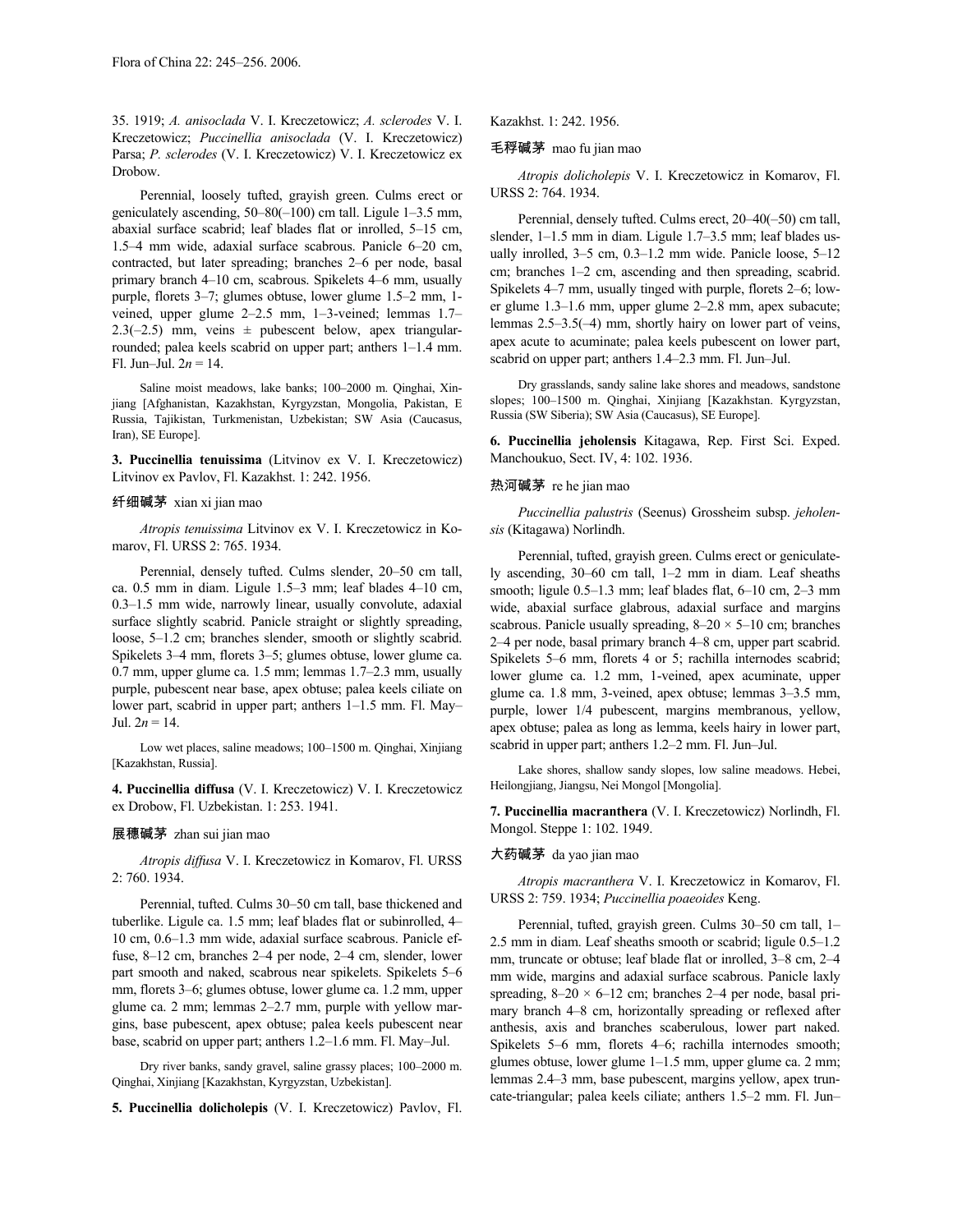Jul.

Moist saline places; 100–2000 m. Gansu, Jilin, Liaoning, Nei Mongol, NE Xinjiang [Mongolia, Russia (Siberia)].

**8. Puccinellia chinampoensis** Ohwi, Acta Phytotax. Geobot. 4: 31. 1935.

#### 朝鲜碱茅 chao xian jian mao

Perennial, tufted, grayish green. Culms erect, 30–80 cm tall, ca. 1.5 mm in diam. Leaf sheaths smooth; ligule 1–1.7 mm; leaf blade flat or inrolled, 4–9 cm, 1.5–3 mm wide, adaxial surface scabrid. Panicle loose,  $7-15 \times 4-8$  cm; branches 3-5 per node, 6–8 cm, ascending, spreading or slightly nodding after anthesis, scabrid, lower 1/2 naked. Spikelets 4–6 mm, florets 4– 7; lower glume 0.7–1.3 mm, 1-veined, upper glume 1–1.7 mm, 3-veined; lemmas 1.8–2.2 mm, later tinged with purple, hairy near base, apex truncate; palea as long as or slightly longer than lemma, keels sparsely pubescent on lower part, scabrid on upper part; anthers 1.2–1.5 mm. Fl. Jun–Jul.

Saline meadows, sandy seashores. Hebei, Liaoning [Korea].

**9. Puccinellia coreensis** Hackel ex Honda, J. Fac. Sci. Univ. Tokyo, Sect. 3, Bot. 3: 57. 1930.

### 高丽碱茅 gao li jian mao

?*Puccinellia coreensis* var. *asperifolia* Kitagawa.

Perennial, loosely tufted. Culms 20–60 cm tall, 1.3–2 mm in diam., nodes geniculate. Leaf sheaths loose, uppermost sheath ca. 10 cm, reaching base of inflorescence; ligule 1–2 mm; leaf blades flat or conduplicate, 8–20 cm, 1–3 mm wide, margins and adaxial surface scabrous. Panicle  $8-20 \times 3-5$  cm; branches 2–5 per node, 3–8 cm, smooth, lower part naked, upper part densely spiculate. Spikelets 5–7 mm, florets 5–7; lower glume 1–1.2 mm, upper glume 1.5–2 mm; lemmas 2–2.5 mm, base slightly pubescent, apex obtuse, dentate-ciliate; palea keels scabrous on upper part; anthers 1.1–1.3 mm. Fl. Jun–Aug.

Hills, slopes, wet places along field margins. Jilin, Liaoning [Korea].

This taxon was first described as *"Agrostis distans* var. *coreensis* Hackel ex T. Mori" (Enum. Pl. Corea, 36. 1922), which is a *nomen nudum* and, therefore, was not validly published.

#### **10. Puccinellia manchuriensis** Ohwi, Acta Phytotax. Geobot. 4: 31. 1935.

### 柔枝碱茅 rou zhi jian mao

Perennial, tufted. Culms 30–60 cm tall. Leaf sheaths smooth; ligule 1–2 mm; leaf blade inrolled or flat, 10–15 cm, 1.5–3 mm wide, adaxial surface densely scabrous along veins. Panicle 7–15 cm; branches 3–5 per node, 2–4 cm, smooth or scabrous, spikelets many. Spikelets 3–4 mm, florets 3–5; lower glume ca. 0.8 mm, upper glume ca. 1.2 mm; lemmas 1.6–2.2 mm, base pubescent, apex obtuse; palea keels scabrid on upper part; anthers 0.8–1.3 mm. Fl. May–Jul. 2*n* = 28.

Riversides, saline meadows, sandy seashores. Beijing, Gansu, Heilongjiang, N Jiangsu, Nei Mongol, Shanxi, Tianjin [Japan, Mongolia, Russia (Far East)].

**11. Puccinellia qinghaica** Tzvelev, Bot. Zhurn. (St. Peters-

burg) 89: 842. 2004.

### 青海碱茅 qing hai jian mao

Perennial, tufted. Culms erect, 10–30 cm tall. Ligule 0.5– 1.5 mm; leaf blades 2–6 cm, 0.5–1.5 mm wide. Panicle usually spreading, 3–8 cm; branches (1 or)2(or 3) per node, 2–5 cm, thin, smooth, lower part naked. Spikelets 3–4 mm, tinged with purple, florets 2–4; glumes obtuse, lower glume 0.5–1 mm, upper glume 1–1.5 mm; lemmas 1.6–2.2 mm, pubescent at base; palea keels scabrid on upper part; anthers 0.8–1.3 mm. Fl. Jun–Jul.

● Alpine riversides, meadows; 2000–3500 m. Qinghai.

**12. Puccinellia tenuiflora** (Grisebach) Scribner & Merrill, Contr. U. S. Natl. Herb. 13: 78. 1910.

#### 星星草 xing xing cao

*Atropis tenuiflora* Grisebach in Ledebour, Fl. Ross. 4: 389. 1852; *Puccinellia mongolica* (Norlindh) Bubnova; *P. tenuiflora* var. *mongolica* Norlindh.

Perennial, tufted. Culms erect, often geniculate, 30–70 cm tall, 1–2 mm in diam., terminal node in lower 1/3. Leaf sheaths glabrous; ligule 0.7–1.5 mm, obtuse; leaf blade conduplicate or slightly inrolled, 2–8 cm, 1–3 mm wide, adaxial surface scabrid. Panicle loose, 6–15 cm; branches 2–5 per node, slender, horizontally spreading, scabrid or smooth, lower part naked. Spikelets 2.5–3.5 mm, usually tinged purple, florets 2–4; lower glume ca. 0.6 mm, 1-veined, upper glume ca. 1.2 mm, 3-veined, apex subobtuse; lemmas 1.5–2.2 mm, glabrous or subglabrous, apex obtuse; palea keels smooth or with a few small teeth; anthers 0.8–1.4 mm. Fl. Jun–Jul. 2*n* = 14, 56.

Saline wet grasslands, stable sandy beaches, saline meadows; 500– 4000 m. Anhui, Gansu, Hebei, Heilongjiang, Jilin, Liaoning, Nei Mongol, Qinghai, Shanxi, Xinjiang [Japan, Kazakhstan, Mongolia, Russia (Siberia); SW Asia (Iran)].

**13. Puccinellia filifolia** (Trinius) Tzvelev, Novosti Sist. Vyssh. Rast. 1964: 18.1964.

#### 线叶碱茅 xian ye jian mao

*Colpodium filifolium* Trinius, Mém. Acad. Imp. Sci. Saint-Pétersbourg, Sér. 6, Sci. Math., Seconde Pt. Sci. Nat. 4, 2(1): 70. 1836.

Perennial, densely tufted, tillers very numerous. Culms erect, 20–30 cm tall, 0.7–1.5 mm in diam. Ligule 0.6–2 mm; leaf blades conduplicate, setaceous, 2–5 cm, 0.3–1 mm wide. Panicle spreading, 3–8 cm; branches 2 or 3 per node, 2–6 cm, thin, smooth. Spikelets 2.5–4 mm, usually tinged with purple; florets 2–4; glumes obtuse, lower glume 0.5–1 mm, upper glume 1–1.5 mm; lemmas 1.6–2 mm, glabrous or subglabrous; palea keels smooth; anthers 0.9–1.1 mm. Fl. May–Jun.

Sandy saline places; near sea level to 500 m. Nei Mongol (near Chailar) [Mongolia].

**14. Puccinellia tianschanica** (Tzvelev) Ikonnikov, Opred. Viss. Rast. Baskirsk. ASSR 80. 1979.

# 天山碱茅 tian shan jian mao

*Puccinellia tenuiflora* (Grisebach) Scribner & Merrill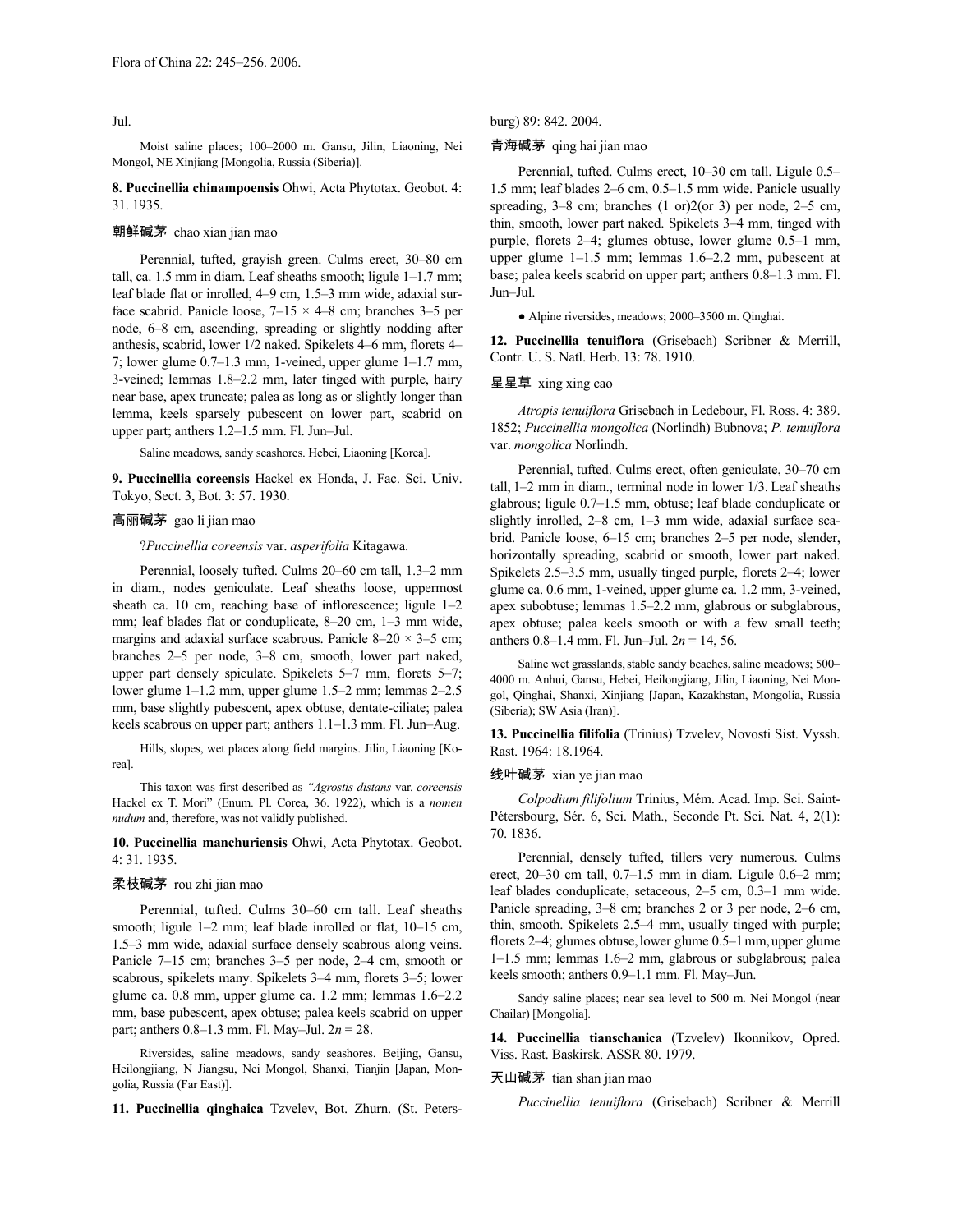subsp. *tianschanica* Tzvelev, Novosti Syst. Vyssh. Rast. 8: 79. 1971; *P. gyirongensis* L. Liu.

Perennial, tufted. Culms erect, 10–30 cm tall, 1–1.6 mm in diam., nodes slightly geniculate. Ligule 0.7–1.5 mm; leaf blade 2–6 cm, 0.5–2 mm wide. Panicle  $3-10 \times 1.5$ –3 cm; branches mostly 1–3 per node, 3–5 cm, thin, smooth, lower part naked, upper part with a few spikelets. Spikelets 2.5–4 mm, usually tinged with purple, rarely yellowish brown, florets 2–4; lower glume 0.5–1 mm, upper glume 1.3–1.8 mm; lemmas 1.5–2.3 mm, glabrous, apex obtuse-truncate; palea keels smooth; anthers 0.8–1.2 mm. Fl. Jun–Aug.

Dry grasslands, dampish grassy places; 1500–3500 m. Qinghai, Xinjiang, Xizang [Kazakhstan, Kyrgyzstan, Tajikistan, Uzbekistan].

**15. Puccinellia degeensis** L. Liu, Vasc. Pl. Hengduan Mts. 2: 2199. 1994.

### 德格碱茅 de ge jian mao

Perennial, densely tufted. Culms obliquely ascending, 15– 20 cm tall, 1–1.5 mm in diam. Leaf sheaths glabrous, uppermost enclosing base of panicle; ligule ca. 1 mm, truncate; leaf blades flat or conduplicate,  $3-5$  cm,  $(1-2-3)$  mm wide, margins scabrid. Panicle narrow,  $3-4 \times$  ca. 3 cm; branches  $2-4$  per node, 1–2 cm, smooth. Spikelets 3–4 mm, florets 2 or 3; lower glume 0.6–1 mm, veinless or sometimes 1-veined, upper glume 1–1.5 mm, 1–3-veined; lemmas 2–2.5 mm, glabrous, margins ca. 0.3 mm wide, yellow, membranous, apex obtuse; palea keels smooth, apex 2-toothed and mucronate, mucros ca. 0.2 mm; anthers 1.2–1.5 mm. Fl. Jun–Jul.

● Alpine riversides, marshes, meadows; ca. 3600 m. NW Sichuan.

**16. Puccinellia strictura** L. Liu, Fl. Reipubl. Popularis Sin. 9(2): 405. 2002.

### 竖碱茅 shu jian mao

Perennial, tufted. Culms many, rooting from lower nodes, 5–10 cm tall. Leaf sheaths smooth, uppermost reaching lower part of panicle; ligule 1–1.5 mm; leaf blade convolute, 2–3 cm, 1–2 mm wide. Panicle dense, spikelike,  $3-5 \times ca$ . 0.5 cm, green; branches single, ca. 1 cm, smooth, spikelets 4 or 5. Spikelets 4–4.5 mm, florets 4; lower glume 1.2–1.5 mm, apex acuminate, upper glume ca. 2 mm, apex acuminate; lemmas 2– 2.2 mm, glabrous, apex acuminate; palea keels smooth; anthers 0.8–1.2 mm. Fl. Jul–Aug.

● Moist places in alpine ravines; ca. 3900 m. Xizang.

**17. Puccinellia roborovskyi** Tzvelev, Rast. Tsentr. Azii 4: 157. 1968.

### 疏穗碱茅 shu sui jian mao

Perennial, tufted. Culms 20–40 cm tall. Leaf sheaths smooth; ligule 1–2.5 mm; leaf blade inrolled, 3–8 cm, 1–2 mm wide. Panicle 5–10 cm; branches paired, 3–5 cm, with axillary pad, spreading after anthesis, smooth or slightly scabrid, lower part naked, upper part with 1–3 spikelets. Spikelets 6–7 mm, tinged with purple, florets 3–5; glumes acuminate, lower glume ca. 1.5 mm, upper glume ca. 2 mm; lemmas lanceolate, 2.8–3.5 mm, base pubescent along veins, margins membranous, yellow, apex acuminate; palea keels scabrid; anthers 0.7–1.3 mm. Fl. Jul–Aug.

● Sandy lake shores, river valleys, moist saline grassy places; 3000–4600 m. Qinghai, Xizang.

**18. Puccinellia arjinshanensis** D. F. Cui, Fl. Xinjiang. 6: 119. 1996.

#### 阿尔金山碱茅 a er jin shan jian mao

Perennial, tufted. Culms erect, 20–30 cm tall, ca. 1 mm in diam. Leaf sheaths smooth; ligule ca. 2 mm, semi-rounded; leaf blade conduplicate or inrolled, hard, 3–7 cm, 1–1.5 mm wide, margins scabrous, adaxial surface scabrous along veins. Panicle  $5-10 \times$  ca. 4 cm; branches 1 or 2 per node, smooth, apex sparsely scabrous. Spikelets 4–7 mm, florets 3–5; lower glume 2–2.5 mm, 1-veined, upper glume ca. 3 mm; lemmas 3.5–4 mm, veins inconspicuous, base and between veins densely pubescent, margins broadly membranous; palea keels ciliate on lower half, scabrous on upper half; anthers 0.8–1.2 mm. Fl. Jul– Aug.

● Gully banks on slopes; 3000–3500 m. Xinjiang.

**19. Puccinellia schischkinii** Tzvelev, Bot. Mater. Gerb. Bot. Inst. Komarova Akad. Nauk SSSR 17: 57. 1955.

#### 斯碱茅 si jian mao

Perennial, tufted, intravaginal and a few short extravaginal shoots present. Culms erect or ascending, 20–40 cm tall, 1–2 mm in diam., soft. Ligule 1–2 mm, rounded or acuminate; leaf blades inrolled or flat, hard, 4–5 cm, 1–2 mm in diam., abaxial surface glabrous, grayish green, adaxial surface scabrid. Panicle very narrow, 10–20 cm, pale green; branches 1–3 cm, straight, scabrid, spiculate to base. Spikelets 5–7 mm, florets 5–7; glumes lanceolate, slightly keeled, upper keel scabrous, apex acuminate, lower glume 1.5–1.8 mm, 1-veined, upper glume 2– 2.5 mm, 3-veined; lemmas 2.2–3.2 mm, base sparsely shortly hairy, midvein scabrid toward apex, apex acute; palea keels ciliate on lower part, scabrous on upper part; anthers 0.7–1.2 mm. Fl. Jun–Jul.

Mountain saline meadows, marshes, lowland gravel beaches, grassy places along saline lake shores; (600–)3000–4300 m. Nei Mongol, Xinjiang [Kazakhstan, Kyrgyzstan, Mongolia, Russia (Siberia), Tajikistan].

Some authors have incorrectly named material of this species as *Puccinellia roshevitsiana*.

**20. Puccinellia kuenlunica** Tzvelev, Bot. Mater. Gerb. Bot. Inst. Komarova Akad. Nauk SSSR 17: 62. 1955.

### 昆仑碱茅 kun lun jian mao

Perennial, densely tufted, intravaginal and extravaginal tillering shoots present. Culms erect, 20–30 cm tall. Uppermost leaf sheath very long; ligule ca. 2 mm; leaf blade 3–8 cm, 1–2.5 mm wide, margins and adaxial surface scabrid. Panicle very narrow, 8–18 cm; branches short, appressed or slightly spreading after anthesis, smooth or sparsely scabrous along upper part. Spikelets ca. 4–6 mm, florets 3–5; glumes ovate-lanceolate, lower glume 1–1.5 mm, 1-veined, upper glume 1.5–2 mm, 3 veined; lemmas ovate-lanceolate, 2.5–3.2 mm, base glabrous or subglabrous, apex acuminate; palea keels smooth on lower part,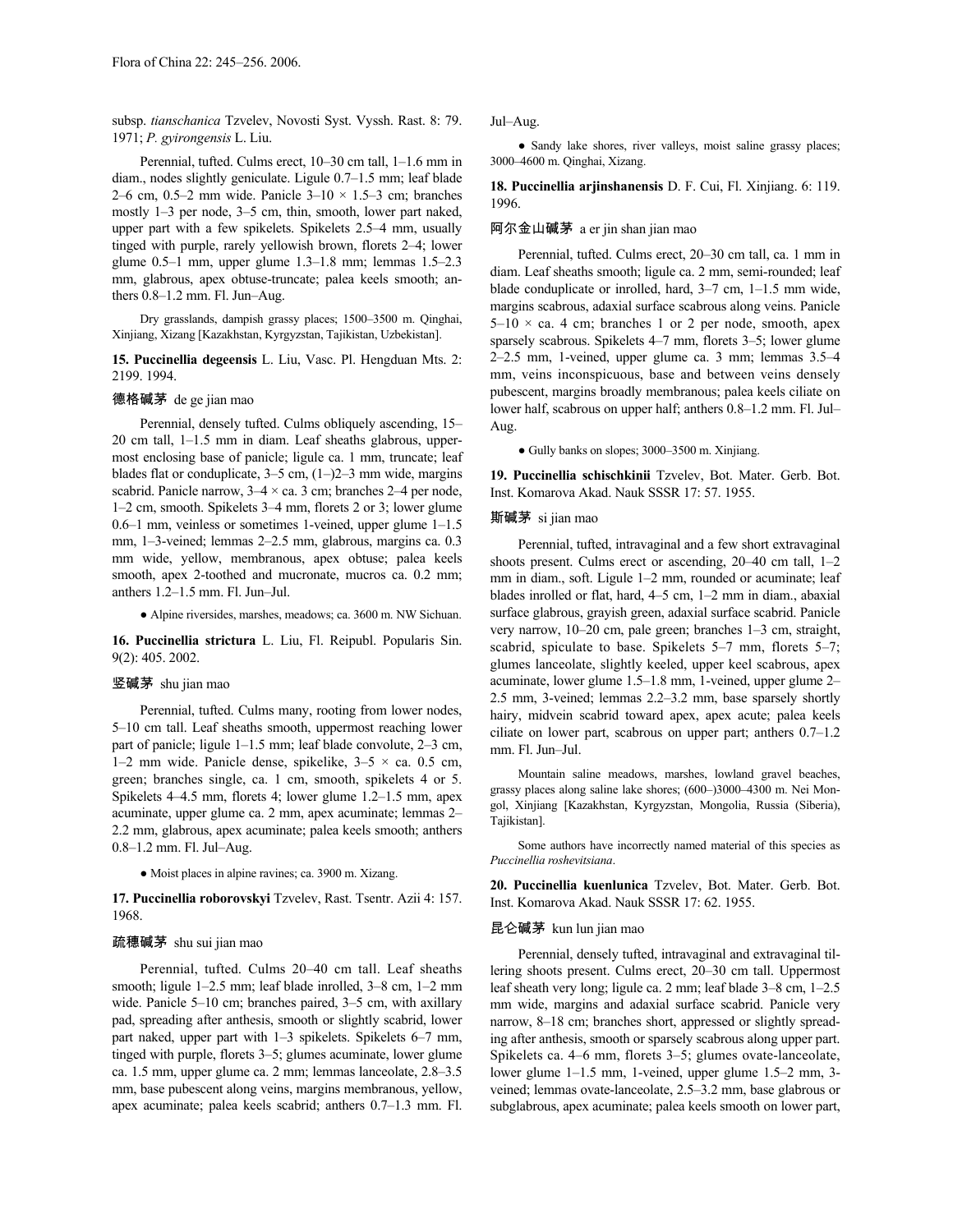scabrous on upper part; anthers 0.7–1.2 mm. Fl. Jun–Jul.

● Deserts, dry grasslands; 2000–3000 m. Gansu, Qinghai, SE Xinjiang, Xizang.

**21. Puccinellia przewalskii** Tzvelev, Bot. Mater. Gerb. Bot. Inst. Komarova Akad. Nauk SSSR 17: 63. 1955.

#### 勃氏碱茅 bo shi jian mao

Perennial, loosely tufted, intravaginal and a few short extravaginal shoots present. Culms erect or ascending from a geniculate base, 25–40 cm tall. Leaf sheaths smooth; ligule 2–3 mm; leaf blade flat or inrolled, hard, grayish green, 5–10 cm, 2– 3 mm wide, adaxial surface scabrid. Panicle narrow, 8–15 cm; branches ca. 5 cm, appressed or sometimes spreading, scabrid or smooth in lower part. Spikelets 5–7 mm, slightly tinged with purple, florets 5–7; glumes obtuse or subacuminate, lower glume ca. 1.5 mm, upper glume 2–2.5 mm; lemmas 3.2–3.5 mm, lower part glabrous, rarely base minutely pubescent, apex acuminate or narrowly rounded; palea keels smooth in lower part, shortly ciliate in upper part; anthers 1.5–2.4 mm. Fl. Jun– Jul.

● Moist saline places on sandstone, river banks. Gansu, Qinghai.

**22. Puccinellia roshevitsiana** (Schischkin) V. I. Kreczetowicz ex Tzvelev, Bot. Mater. Gerb. Bot. Inst. Komarova Akad. Nauk SSSR 17: 60. 1955.

### 西域碱茅 xi yu jian mao

*Atropis roshevitsiana* Schischkin, Sist. Zametki Mater. Gerb. Tomsk. Univ. 1929(3): 1. 1929.

Perennial, tufted, grayish green. Culms erect, 30–60 cm tall, hard, grayish green. Ligule ca. 1.5 mm; leaf blades recurved, straight, 5–10 cm, 2–4 mm wide, margins scabrid. Panicle 8–15 cm; branches 3–5 per node, 2–6 cm, scabrid, spreading after anthesis. Spikelets linear-lanceolate, 5–8 mm, florets 5–6; glumes obtuse, lower glume ca. 1.5 mm, upper glume ca. 2.5 mm; lemmas 2.7–3.5 mm, marginal veins pubescent at base, apex scarious; palea keels scabrid in upper half; anthers 1.5–2 mm. Fl. Jun–Jul.

Low saline deserts, gravel flats in river valleys; ca. 500 m. Xinjiang [Kazakhstan].

**23. Puccinellia altaica** Tzvelev, Rast. Tsentr. Azii 4: 152. 1968.

### 阿尔泰碱茅 a er tai jian mao

*Puccinellia dolicholepis* var. *paradoxa* Sergievskaja.

Perennial, loosely or densely tufted, intravaginal and a few extravaginal shoots present. Culms erect, 20–30 cm tall. Ligule ca. 1 mm; leaf blades 3–8 cm, ca. 1 mm wide. Panicle contracted or slightly loose,  $5-14 \times 2-4$  cm; branches paired, lower part naked, smooth. Spikelets 3.5–4.5 mm, florets 3–5; lower glume 1–1.2 mm, apex acuminate, upper glume 1.5–2 mm, apex acuminate; lemmas 2.3–2.8(–3) mm, violet, glabrous or slightly hairy near base, apex acuminate; palea keels smooth or with a few spinules in upper 1/3; anthers 1.2–1.5 mm. Fl. Jul– Aug.  $2n = 14$ .

Flat sandy river banks, saline meadows, grassland on slopes; 1000–2500 m. NE Xinjiang [Mongolia, Russia (Siberia)].

### **24. Puccinellia koeieana** Melderis, Biol. Skr. 14(4): 72. 1965.

### 科氏碱茅 ke shi jian mao

Perennial, loosely or densely tufted; intravaginal and extravaginal shoots present. Culms erect or geniculately ascending, 15–30 cm tall. Leaf blades flat or  $\pm$  inrolled, 2–5 cm, ca. 2 mm wide, grayish green, adaxial surface scabrid along veins. Panicle contracted, later spreading,  $7-8 \times$  ca. 5 cm; branches paired at lower nodes, 2–3 cm, slender, scabrid, reflexed after anthesis. Spikelets 4.5–5 mm, often tinged with purple, florets 4–7; glumes broadly lanceolate or ovate, lower glume ca. 1 mm, 1-veined, upper glume ca. 1.5 mm, 1–3-veined, apex acute or subobtuse; lemmas 1.5–2 mm, purple, glabrous or base minutely hairy, apex obtuse, mucronate; anthers 1–1.2 mm. Fl. May–Jul.

Alpine moist saline places; 2000–3000 m. Xizang [Afghanistan; SW Asia (Iran)].

**25. Puccinellia multiflora** L. Liu, Fl. Xizang. 5: 123. 1987.

#### 多花碱茅 duo hua jian mao

Perennial, loosely tufted. Culms geniculate at base, 30–50 cm tall, soft. Terminal sheath enclosing lower part of inflorescence; ligule 1–2.5 mm; leaf blade soft,  $5-10 \times 0.2-0.3$  cm, margins and adaxial surface scabrid. Panicle spreading, ca.  $15 \times$ 4 cm; branches 2 or 3 per node, basal primary branch 5–8 cm, scabrid, lower 1/2 naked, upper 1/2 with 2–4 spikelets. Spikelets 8–11 mm, tinged purplish brown, florets 6–9; glumes obtuse; lower glume ca. 1.5 mm, upper glume 2–2.5 mm; lemmas 2.8–3.5 mm; palea scabrid on upper part of keels; anthers 1.2– 1.5 mm. Fl. Jun–Jul.

● Sandy saline lake shores, alluvial fans; 2900–4200 m. Qinghai, W Xizang.

**26. Puccinellia thomsonii** (Stapf) R. R. Stewart, Brittonia 5: 418. 1945.

#### 长穗碱茅 chang sui jian mao

*Glyceria thomsonii* Stapf in J. D. Hooker, Fl. Brit. India 7: 347. 1896 ["1897"]; *Atropis thomsonii* (Stapf) Pampanini.

Perennial, densely tufted. Culms stout, 20–40 cm tall, 1.5– 3 mm in diam., 3–5-noded, nodes often geniculate. Leaf sheaths loose, terminal sheath ca. 10 cm, often enclosing base of inflorescence; ligule ca. 3 mm, broadly ovate; leaf blade flat or conduplicate or inrolled, 6–18 cm, 1–3 mm wide, margins and adaxial surface scabrid. Panicle spreading,  $12-20 \times 2-3$  cm; branches paired, 3–5 cm, obliquely ascending, scabrid, lower part naked. Spikelets 5–9 mm, florets 3–5; glumes oblong, apex acuminate, lower glume 1.8–2.5(–3) mm, upper glume 2.2–3.2 mm; lemma 3.5–4(–4.5) mm, glabrous, keeled toward apex, apex acuminate; palea keels smooth on lower part, scabrid upward; anthers 2–2.6 mm. Fl. Jun–Jul.

Open basins; 4000–5200 m. Xizang [Pakistan].

**27. Puccinellia stapfiana** R. R. Stewart, Brittonia 5: 418. 1945.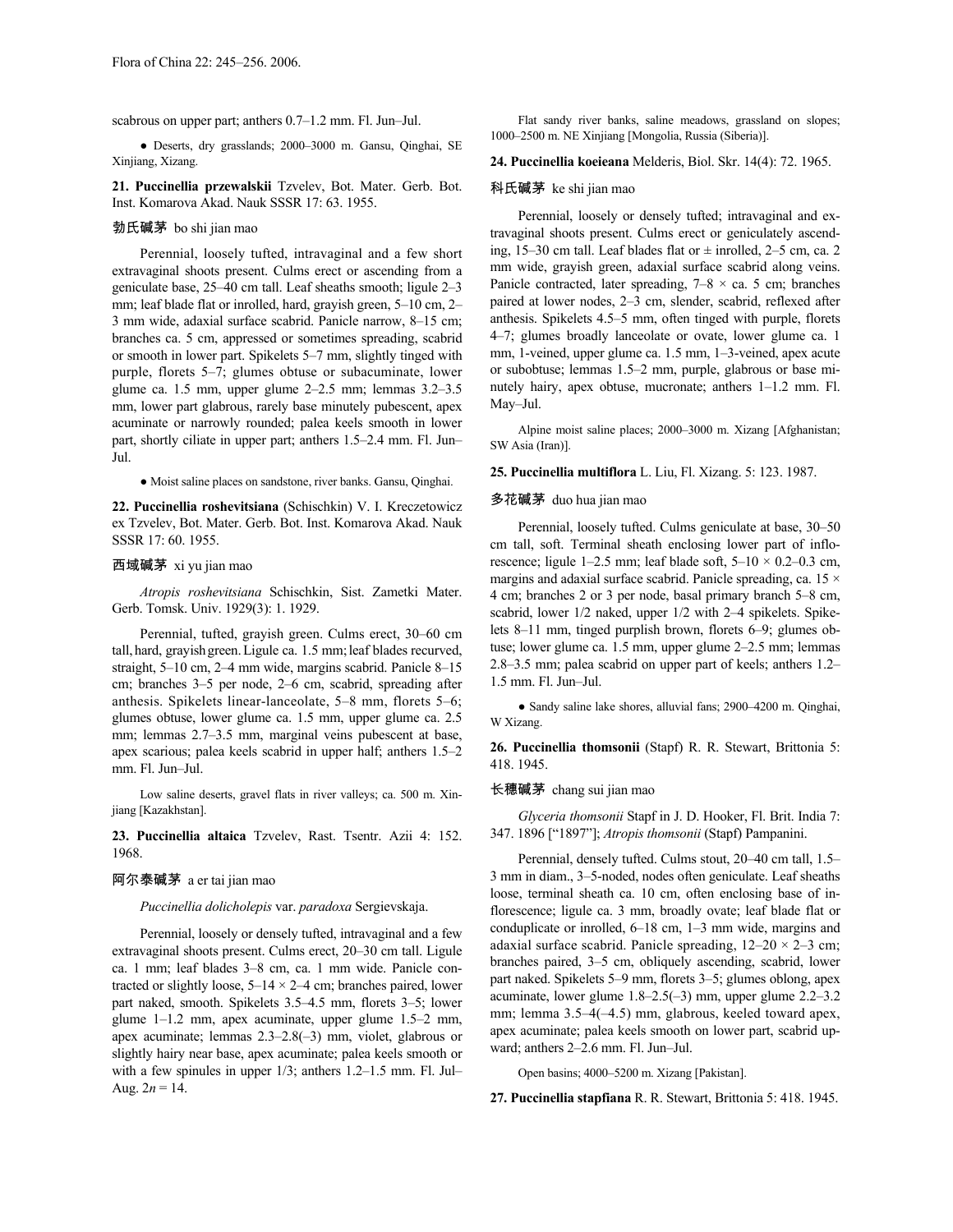### 藏北碱茅 zang bei jian mao

*Glyceria poaeoides* Stapf in J. D. Hooker, Fl. Brit. India 7: 348. 1896 ["1897"], not *Puccinellia poaeoides* Keng (1938).

Perennial, tufted. Culms erect or obliquely ascending, 20– 40 cm tall. Leaf sheaths dense at culm base, terminal sheath reaching panicle; ligule ca. 1 mm; leaf blades conduplicate, 3– 10 cm, 1–2.5 mm wide, margins and adaxial surface scabrid. Panicle narrow,  $5-10 \times$  ca. 1.5 cm; branches 2 or 3 per node, obliquely ascending, scabrid, 2–3 cm, lower part naked, upper part with 2–4 spikelets. Spikelets 5–6 mm, tinged with purple at maturity, florets 2–4; glume apex obtuse or acuminate, lower glume 2–2.2 mm, upper glume 2.5–2.8 mm; lemmas 3–3.5(–4) mm, glabrous, margins ciliate, finely toothed, apex obtuse; palea keels smooth or upper part scabrid, anthers 1.5–2.2 mm. Fl. Jun–Jul.

Alpine grassy places, saline sandy lake shores, marshy meadows; 4000–4800 m. NW Xizang [India, Pakistan].

# **28. Puccinellia shuanghuensis** L. Liu, Fl.Xizang. 5:125. 1987.

#### 双湖碱茅 shuang hu jian mao

Perennial, densely tufted. Culms slender, 5–8 cm tall, 1 noded at base. Leaf sheaths clustered at culm base; ligule ca. 1 mm, triangular; leaf blades soft, 2–3 cm, ca. 1 mm wide, adaxial surface scabrid. Panicle  $1-2 \times$  ca. 1 cm, with ca. 10 spikelets; branches 1 per node, 0.7–1 cm, spreading, smooth, spikelets 1–3; pedicels thickened at apex. Spikelets ca. 4 mm, florets 2 or 3; glumes narrowly acuminate, lower glume 1.2–1.5 mm, upper glume ca. 2 mm; lemmas 2.8–3 mm, glabrous, apex acuminate; palea shorter than lemma, keels smooth; anthers ca. 1.5 mm. Fl. Jun–Jul.

● Saline grassland on mountain slopes; 4500–5100 m. Xizang.

**29. Puccinellia vachanica** Ovczinnikov & Czukavina, Fl. Tadziksk. SSR 1: 505. 1957.

#### 文昌碱茅 wen chang jian mao

*Puccinellia pamirica* (Roshevitz) V. I. Kreczetowicz ex Ovczinnikov & Czukavina subsp. *vachanica* (Ovczinnikov & Czukavina) Tzvelev.

Perennial, tufted. Culms erect, 20–40 cm tall, slender. Ligule 1–2 mm; leaf blade conduplicate or inrolled 3–5 cm, 0.5– 1.5 mm wide. Panicle usually spreading, 5–10 cm; branches 1– 3 per node, slender, smooth or upper parts sparsely scabrid. Spikelets 3–5 mm, usually slightly purple tinged, florets 3 or 4; lower glume 1–1.5 mm, upper glume 2–2.5 mm; lemmas 2.2–2.8 mm, glabrous; palea keels smooth or sparsely scabrid on upper part; anthers 0.9–1.1 mm. Fl. Jun–Aug. 2*n* = 28.

Lake shores, saline meadows; 2500–3500 m. Qinghai, S Xinjiang, W Xizang [Tajikistan].

**30. Puccinellia pamirica** (Roshevitz) V. I. Kreczetowicz ex Ovczinnikov & Czukavina, Fl. Tadziksk. SSR 1: 224. 1957.

#### 帕米尔碱茅 pa mi er jian mao

*Atropis distans* (Jacquin) Grisebach f. *pamirica* Roshevitz, Trudy Glavn. Bot. Sada 38: 121. 1924; *A. pamirica* V. I.

### Kreczetovicz.

Perennial, tufted. Culms usually erect, rarely geniculately ascending, 15–40 cm tall. Leaf sheaths mostly clustered at plant base; ligule ca. 1 mm; leaf blades conduplicate or inrolled, 3–4 cm, 0.5–1.5 mm wide, margins and adaxial surface scabrid. Panicle mostly contracted, or spreading after anthesis, 5–10 cm; branches 2–4 cm, ascending, smooth. Spikelets 4–5 mm, purple tinged, florets 3 or 4; lower glume 1.5–1.8 mm, apex shortly acuminate, upper glume 2–2.5 mm, inconspicuously 3-veined, apex shortly acuminate; lemmas 2.5–3.5 mm, glabrous, with a raised keel, margins membranous, apex acute or acuminate, finely toothed; palea keels smooth or sparsely scabrid; anthers 1.3–1.8 mm. Fl. and fr. Jul. 2*n* = 14, 28.

Lake shores, stony depressions; 3200–4800 m. Qinghai, Xinjiang, NW Xizang [Afghanistan, Kyrgyzstan, Tajikistan, Uzbekistan].

**31. Puccinellia ladakhensis** (H. Hartmann) Dickoré, Stapfia 39: 182. 1995.

#### 拉达克碱茅 la da ke jian mao

*Poa ladakhensis* H. Hartmann, Candollea 39: 510. 1984.

Perennial, loosely tufted, old basal sheaths lacerate to fibrous. Culms geniculately ascending, 8–20 cm tall, 3- or 4 noded. Ligule ca. 1 mm; leaf blades 2–5 cm, 0.2–0.5 mm wide. Panicle contracted,  $5-10 \times 1-2$  cm; branches  $2-3(-5)$  cm, lower 1/2 naked, smooth. Spikelets 5–6 mm, purple tinged, florets 3 or 4; lower glume 1.5–1.8 mm, upper glume ca. 2.5 mm; lemmas 3.2–3.5 mm, glabrous, keeled toward apex, apex acuminate; palea keels glabrous, apex mucronate; anthers 1.2–1.6 mm. Fl. May–Jul.

Saline shores of rivers and lakes. Xizang [Kashmir, Nepal].

**32. Puccinellia kashmiriana** Bor, Kew Bull. [8] 1953: 270. 1953.

#### 克什米尔碱茅 ke shi mi er jian mao

Perennial, densely tufted. Culms 10–15 cm tall, scabrid below inflorescence. Leaf sheaths clustered at plant base; ligule ca. 1.5 mm; leaf blades short, linear, basal blades flat, soft, ca. 5 cm, upper blades conduplicate, ca. 2 cm, 1–1.5 mm wide, adaxial surface and margins scabrid. Panicle very narrow,  $3-4 \times$ ca. 0.5 cm; branches 2 per node, ca. 1.5 cm, ascending, smooth, lower part naked, upper part with 1 or 2 spikelets. Spikelets ca. 5 mm, tinged with purple, florets 3–5; lower glume 1.2–1.5 mm, 1-veined, upper glume 2–2.5 mm, 3-veined; lemmas 3–3.5 mm, glabrous, apex acute or mucronate; palea keels smooth; anthers 0.6–0.8 mm. Fl. Jul–Aug.

Gravelly places in open alpine valleys; 4000–5100 m. Xinjiang, Xizang [Afghanistan, NW India, Kashmir, Pakistan].

**33. Puccinellia nudiflora** (Hackel) Tzvelev, Bot. Mater. Gerb. Inst. Bot. Akad. Nauk Uzbeksk. SSR 17: 75. 1962.

#### 裸花碱茅 luo hua jian mao

*Poa nudiflora* Hackel, Oesterr. Bot. Z. 52: 453. 1902.

Perennial, tufted. Culms geniculate at base, 7–20 cm tall.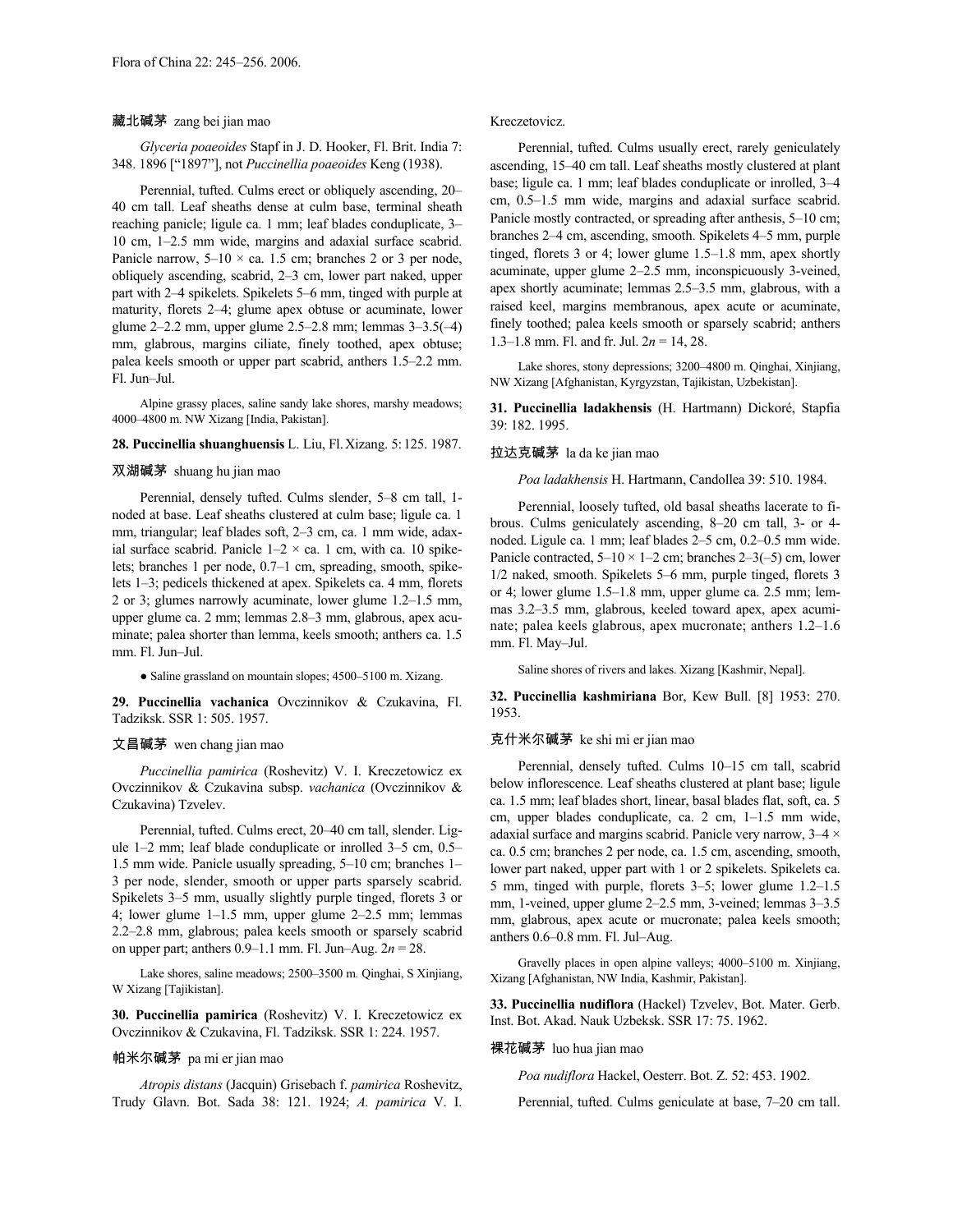Leaf sheaths smooth, uppermost often reaching inflorescence base; ligule ca. 1 mm; leaf blade conduplicate or inrolled, 1–4 cm, 1–2 mm wide, adaxial surface scabrid. Panicle dense, 4–6 cm; branches 2–4 cm, smooth, upper part with 2–4 spikelets. Spikelets 4–5.5 mm, florets 3 or 4; lower glume 1–1.2 mm, upper glume ca. 1.5 mm; lemmas 2.5–3 mm, glabrous, upper part keeled, apex obtuse; palea keels with a few teeth; anthers 0.6–0.8 mm. Fl. Jun–Jul.

Meadows on gravelly lake shores, saline beaches, alpine marshes, along ravine edges, valleys; 2400–4900 m. Qinghai, Xinjiang, Xizang [Kyrgyzstan, Tajikistan].

**34. Puccinellia pauciramea** (Hackel) V. I. Kreczetowicz ex Ovczinnikov & Czukavina, Fl. Tadziksk. SSR 1: 227. 1957.

#### 少枝碱茅 shao zhi jian mao

*Atropis distans* (Jacquin) Grisebach f. *pauciramea* Hackel, Trudy Imp. S.-Peterburgsk. Bot. Sada 21: 442. 1903; *A. pauciramea* (Hackel) V. I. Kreczetowicz.

Perennial, tufted. Culms geniculately ascending, 15–30 cm tall, with many tillering shoots, 5–10 cm tall. Ligule 1–3 mm; leaf blades conduplicate or inrolled, 4–10 cm, 1–2 mm wide, margins and adaxial surface scabrid. Panicle broadly open, 4–7 cm; branches 2 per node, smooth, spikelets 1–3 at branch tips. Spikelets 5–6 mm, florets 2–4; glumes with apex obtuse or acuminate, lower glume 1.2–1.5 mm, upper glume 1.8–2 mm; lemmas 2.5–3.5 mm, purple with golden yellow membranous margins, glabrous, keeled, apex obtusely triangular; palea keels smooth or with  $1-2$  teeth; anthers  $0.6-1.3$  mm. Fl. Jun–Jul.  $2n =$ 28.

Lake banks, sand dunes, gravel of river valleys, alluvial fans, saline soils in mountainous areas; 3000–5000 m. Qinghai, Xinjiang, Xizang [Afghanistan, Kyrgyzstan, Mongolia, Tajikistan, Uzbekistan].

**35. Puccinellia ladyginii** Ivanova ex Tzvelev, Bot. Mater. Gerb. Bot. Inst. Komarova Akad. Nauk SSSR 17: 65. 1955.

# 布达尔碱茅 bu da er jian mao

Perennial, loosely tufted. Culms erect, 20–30 cm tall, 2- or 3-noded. Leaf sheaths smooth; ligule 1–2 mm; leaf blade flat, 5–8 cm, 1.5–2.2 mm wide, smooth or adaxial surface scabrid. Panicle open,  $5-8 \times 3-5$  cm; branches 2 per node,  $3-4$  cm, lower part naked, branchlets and spikelets in upper half, smooth or rarely slightly scabrid. Spikelets ca. 6 mm, tinged purplish red, florets 4–6; glumes ovate-lanceolate, lower glume 1.5–2 mm, 1-veined, upper glume 2–2.5 mm, 3-veined, apex obtuse or slightly acuminate; lemmas 2.5–3.4 mm, glabrous, apex obtuse; palea keels smooth or sparsely scabrid in upper part; anthers 1.3–2 mm. Fl. Jun–Aug.

● Alpine sandy river beaches; 3500–4500(–5000) m. Qinghai.

**36. Puccinellia subspicata** V. I. Kreczetowicz ex Ovczinnikov & Czukavina, Fl. Tadziksk. SSR 1: 226. 1957.

# 穗序碱茅 sui xu jian mao

*Atropis subspicata* V. I. Kreczetowicz in Komarov, Fl. URSS 2: 760. 1934; *Poa gorbunovii* Ovczinnikov.

Perennial, loosely tufted. Culms 5–25(–30) cm tall, soft. Leaf blades flat or conduplicate, soft, 3–10 cm, 1.5–2.5 mm wide, smooth. Panicle cylindrical, contracted or spreading, 2–5 cm; branches 1–2 cm, smooth, lower part naked, spikelets 1–3 at branch tips. Spikelets 5–8 mm, usually purply tinged, florets 3–7; glumes ovate, apex subobtuse, lower glume 1–1.5 mm, upper glume 2–2.5 mm; lemmas elliptic, 2.7–4.5 mm, usually purple tinged, glabrous, keeled, apex acute; palea keels scabrid; anthers 1.5–2.5 mm. Fl. Jun–Jul. 2*n* = 14.

Wet alpine meadows. Xinjiang [Kazakhstan, Kyrgyzstan, Tajikistan, Uzbekistan].

**37. Puccinellia nipponica** Ohwi, Bot. Mag. (Tokyo) 45: 379. 1931.

### 日本碱茅 ri ben jian mao

Perennial, tufted. Culms erect, 30–100 cm tall. Uppermost leaf sheath long, usually enclosing base of inflorescence; ligule 2–3 mm; leaf blades soft, 10–20 cm, 1–3 mm wide. Panicle 10– 20(–30) cm; branches 3–5 per node, erect and appressed to axis, spiculate to base, scabrid. Spikelets 4–6 mm, pale green, florets 3 or 4; glumes lanceolate, lower glume 2–2.5 mm, 1-veined, upper glume ca. 3 mm, 3-veined; lemmas 2.5–3.5 mm, base pubescent, apex acuminate; anthers 0.7–0.8 mm. Fl. Jun–Jul. 2*n*  $= 28.$ 

Sandstone seashores, saline grassy places. Liaoning, Nei Mongol [Japan, Korea, Russia (Far East)].

**38. Puccinellia kurilensis** (Takeda) Honda, J. Fac. Sci. Univ. Tokyo, Sect. 3, Bot. 3: 59. 1930.

#### 千岛碱茅 qian dao jian mao

*Atropis kurilensis* Takeda, J. Linn. Soc., Bot. 42: 497. 1914; *Puccinellia kamtschatica* Holmberg var. *sublaevis* Holmberg; ?*P. pumila* (Vasey) Hitchcock; ?*P. adpressa* Ohwi.

Perennial, loosely tufted. Culms erect, 10–40 cm tall, uppermost node at about middle of culm. Ligule 1.5–3 mm; leaf blade flat, thin, 6–10 cm, 2–3 mm wide, adaxial surface scabrid. Panicle contracted, 5–15 cm, lower part often enclosed in uppermost leaf sheath; branches 2–6 cm, spreading at maturity, smooth or upper part slightly scabrid. Spikelets 6–8 mm, florets 4–7(–9); lower glume 1.5–3 mm, upper glume 2–3.5 mm; lemmas 2.7–3.5(–4) mm, green, margins later golden, veins conspicuously raised, sparsely pubescent along lower part of veins, apex acuminate; palea keels scabrid upward; anthers 0.7–1.2 mm.  $2n = 42, 56$ .

Seashores, gravel meadows. Heilongjiang,Liaoning [Japan, Korea, Russia (Far East); North America].

**39. Puccinellia micranthera** D. F. Cui, Fl. Xinjiang. 6: 600. 1996 [*"microanthera"*].

#### 小药碱茅 xiao yao jian mao

Perennial, tufted. Culms erect, 25–40 cm tall, 2–3-noded, terminal node at lower 1/3. Leaf sheaths smooth; ligule 1.5–2 mm, obtuse; leaf blades flat, 3–8 cm, 1.5–3 mm wide, scabrid. Panicle large, effuse,  $12-20 \times 5-7$  cm; branches many per node, 5–10 cm, scabrid; pedicels 5–8 mm, scabrid. Spikelets 4–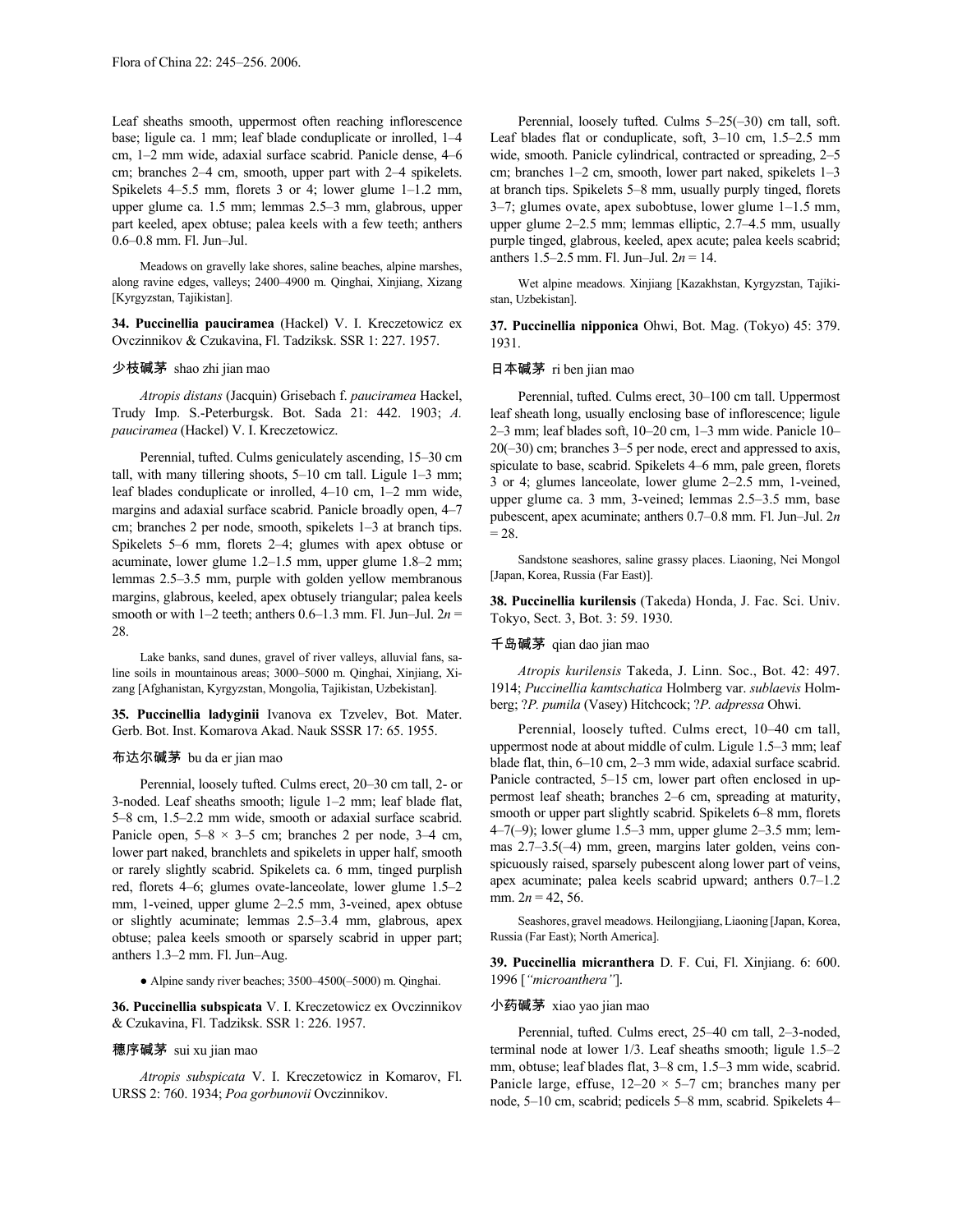7 mm, florets 3–6; glumes with broadly membranous margins, lower glume 1–1.5 mm, 1-veined, upper glume ca. 2 mm; lemmas 3–4 mm, glabrous, apex acuminate; palea keels scabrid on upper part; anthers 0.3–0.5 mm. Fl. Jun–Jul.

● Gully slopes, marshy meadows; 1300–2000 m. Xinjiang, Xizang.

**40. Puccinellia hackeliana** (V. I. Kreczetowicz) V.I. Kreczetowicz ex Drobow, Fl. Uzbekistan. 1: 250. 1941.

## 高山碱茅 gao shan jian mao

*Atropis hackeliana* V. I. Kreczetowicz in Komarov, Fl. URSS 2: 762. 1934.

Perennial, densely tufted, grayish green. Culms 15–45 cm tall, nodes geniculate. Ligule 1–2.5 mm; leaf blades conduplicate or flat, 1–3 cm, 1–1.5 mm wide, adaxial surface and margin scabrid. Panicle 5–15 cm; branches 2–5 per node, scabrid. Spikelets 4–6(–8) mm, florets 3–6, purple; glumes ovate, apex obtuse, lower glume 1.5–2 mm, upper glume 2–2.5 mm; lemmas 2.5–3 mm, base pubescent, apex triangular-rounded; palea keels pubescent in lower part, scabrid in upper part; anthers 0.7–1 mm. Fl. 7–8. 2*n* = 28, 42.

Alpine desert grasslands, saline meadows, gravel slopes, field borders, lake banks; 1600–4000 m. Qinghai, Xinjiang, Xizang, [Afghanistan, Kazakhstan, Kyrgyzstan, Mongolia, Pakistan, Tajikistan].

**41. Puccinellia humilis** (Litvinov ex V. I. Kreczetowicz) Bor, Nytt Mag. Bot. 1: 19. 1952.

#### 矮碱茅 ai jian mao

*Atropis humilis* Litvinov ex V. I. Kreczetowicz in Komarov, Fl. URSS 2: 759. 1932; *Puccinellia hackeliana* subsp. *humilis* (Litvinov ex V. I. Kreczetowicz) Tzvelev.

Perennial, densely tufted, grayish green. Culms erect, 4–15 cm tall. Leaf blades conduplicate or inrolled, 1–3 cm, ca. 1 mm wide, smooth. Panicle dense, spikelike,  $2-5 \times 0.5-1$  cm; branches smooth, spikelets 1–3. Spikelets 6–7 mm, florets 3–6; lower glume ca. 2.2 mm, upper glume 2.5–3 mm; lemmas 2.5– 3.5 mm, violet, base shortly hairy, apex subobtuse; palea keels scabrid on upper part; anthers 0.7–1.2 mm. Fl. Jun–Jul.

Alpine grassy slopes; 3000–4200 m. Xinjiang, Xizang [Afghanistan, Kazakhstan, Kyrgyzstan, Pakistan, Tajikistan, Uzbekistan].

**42. Puccinellia distans** (Jacquin) Parlatore, Fl. Ital. 1: 367. 1848.

#### 碱茅 jian mao

*Poa distans* Jacquin, Observ. Bot 1: 42. 1764; *Atropis distans* (Jacquin) Grisebach; *Puccinellia filiformis* Keng.

Perennial, tufted, pale green. Culms erect or geniculate, 20–40(–60) cm tall, ca. 1–2 mm in diam. Ligule 1–2 mm, truncate or toothed; leaf blade flat or conduplicate, 2–10 cm, 1– 2 mm wide, abaxial surface scabrid. Panicle open,  $5-15 \times 5-6$ cm; branches 2–6 per node, horizontally spreading or reflexed, lower part naked, scabrid. Spikelets 4–6 mm, florets 3–7; glumes obtuse, lower glume 1–1.5 mm, 1-veined, upper glume 1.5–2 mm, 3-veined; lemmas 1.8–2.2 mm, base pubescent, apex truncate or rounded; palea keels scabrid; anthers 0.5–0.8 mm. Fl. May–Jul. 2*n* = 28, 42.

Saline moist grassy places, field banks, river valleys, lowland saline abandoned meadows; 100–2000 m. Hebei, Heilongjiang, Henan, Jiangsu, Jilin, Liaoning, Shaanxi, Shandong, Shanxi, Xinjiang [Japan, Kashmir, Kazakhstan, Korea, Kyrgyzstan, Mongolia, Pakistan, Russia; Tajikistan, Turkmenistan, Uzbekistan; NW Africa, SW Asia, Europe, North America].

**43. Puccinellia glauca** (Regel) V. I. Kreczetowicz in Komarov, Fl. URSS 2: 484. 1934.

#### 灰绿碱茅 hui lü jian mao

*Atropis distans* (Jacquin) Grisebach var. *glauca* Regel, Trudy Imp. S.-Peterburgsk. Bot. Sada 7: 623. 1881; *A. glauca* (Regel) V. I. Kreczetowicz.

Perennial, tufted, grayish green. Culms 20–50 cm tall. Leaf blades flat or conduplicate, 5–15 cm, 1.5–2.5 mm wide. Panicle open, 6–15 cm; branches 2 or 3 per node, 3–8 cm, scabrid, tips with a few spikelets, nodding at maturity. Spikelets 5–6 mm, florets 3–5; lower glume ca. 1.5 mm, upper glume 1.8–2 mm, apex obtuse; lemmas obovate, 1.8–2.4 mm, base pubescent, veins inconspicuous, apex rounded; palea keels scabrid-ciliolate; anthers  $0.5-0.8$  mm. Fl. Jun–Aug.  $2n = 42$ .

Mountainous areas, river valleys, sandy places, fields. Qinghai, Sichuan, Xinjiang [Afghanistan, India, Kazakhstan, Kyrgyzstan, Pakistan, Tajikistan, Turkmenistan, Uzbekistan].

#### **44. Puccinellia florida** D. F. Cui, Fl. Xinjiang. 6: 600. 1996.

#### 玖花碱茅 jiu hua jian mao

Perennials, tufted. Culms erect, 15–40 cm tall. Leaf sheaths smooth, uppermost sheath reaching lower part of panicle; ligule 2–3 mm, acuminate; leaf blades flat or conduplicate, 3–6 cm, 1.2–3 mm wide, margins and adaxial surface scabrid. Panicle contracted,  $8-12 \times 2-3$  cm, branches 2-5 per node, axis and branches scaberulous. Spikelets 6–7 mm, green or slightly tinged with purple, florets 6–9; lower glume 1–1.5 mm, 1 veined, upper glume 1.5–2 mm, 3-veined; lemma 2–2.2 mm, glabrous or subglabrous, upper keel spinulose, margins broadly membranous, apex obtuse or almost truncate; palea keels conspicuously spinulose on upper half; anthers 0.5–0.7 mm. Fl. May–Jul.

● River beaches; ca. 1100 m. Xinjiang.

**45. Puccinellia leiolepis** L. Liu, Fl. Xizang. 5: 126. 1987.

# 光稃碱茅 guang fu jian mao

Perennial. Culms erect or base creeping, 15–20 cm tall, much branched. Leaf sheaths broad, loose, uppermost sheath enclosing panicle base; ligule 1–1.5 mm, obtuse; leaf blades flat or conduplicate,  $2-5$  cm,  $1-2$  mm wide. Panicle  $5-8 \times$  ca. 1 cm; branches 2–4 per node, scabrid, base naked. Spikelets 4–6 mm, florets 5–7; lower glume ca. 1 mm, 1-veined, apex obtuse, upper glume ca. 1.5 mm, 3-veined; lemmas 2–2.3 mm, glabrous, apex obtuse; palea keels scabrid, anthers 0.6–0.8 mm. Fl. Jun– Jul.

● Wet ravines, saline places, alpine meadows; 3000–4500 m. Xizang, Qinghai, Sichuan.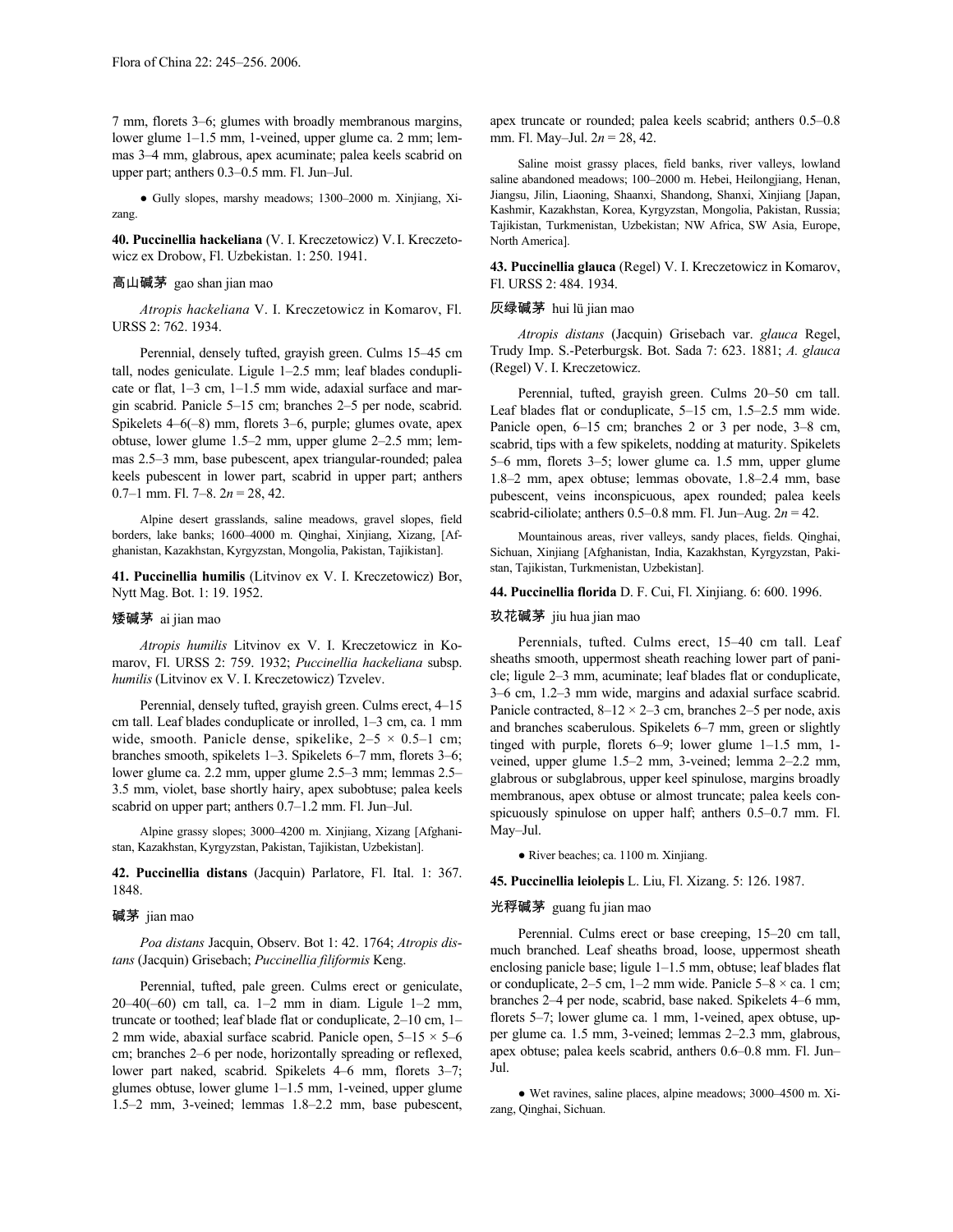**46. Puccinellia hauptiana** (Trinius ex V. I. Kreczetowicz) Kitagawa, Rep. Inst. Sci. Res. Manchoukuo 1: 255. 1937.

#### 鹤甫碱茅 he fu jian mao

*Atropis hauptiana* Trinius ex V. I. Kreczetowicz in Komarov, Fl. URSS 2: 763. 1934; *Puccinellia kobayashii* Ohwi.

Perennial, loosely tufted, grayish green. Culms 15–60 cm tall, 1–2 mm in diam. Ligule 1–1.5 mm; leaf blades flat or conduplicate, 2–6 cm, 1–2 mm wide, margins and adaxial surface scabrid. Panicle open, 6–20 cm; branches 3–8 cm, horizontally spreading or reflexed, scabrid. Spikelets 4–5 mm, florets 5–8; glumes ovate, lower glume 0.7–1 mm, upper glume 1.2–1.5 mm; lemmas 1.6–1.8 mm, green, rarely purply tinged, base pubescent, apex broadly obtuse; palea keels ciliate-scabrid; anthers 0.3–0.5 mm, Fl. Jun–Jul. 2*n* = 28.

River banks, marshy lake shores, ditch banks in fields, low wet saline flats and sandy places in river valleys; 100–3000 m. Anhui, Gansu, Hebei, Heilongjiang, Jiangsu, Jilin, Liaoning, Nei Mongol, Qinghai, Shaanxi, Shandong, Shanxi, Xinjiang [Japan, Kazakhstan, Korea, Kyrgyzstan, Mongolia, Russia, Tajikistan, Turkmenistan, Uzbekistan; E Europe, North America].

**47. Puccinellia iliensis** (V. I. Kreczetowicz) Sergievskaja in Krylov, Fl. Zapadnoi Sibiri 12: 3116. 1961.

#### 伊犁碱茅 yi li jian mao

*Atropis iliensis* V. I. Kreczetowicz in Komarov, Fl. URSS 2: 763. 1934.

Perennial, densely tufted, grayish green. Culms (5–)10–  $25(-30)$  cm tall. Ligule ca. 1 mm; leaf blades thin,  $1-6$  cm,  $0.5-$ 2 mm wide. Panicle open or contracted, 5–8 cm; branches 2–4 per node, slender, scabrid, spikelets 3–5 on upper part. Spikelets 2.5–3 mm, green, later tinged purplish red, florets 2–4(–5); glumes obtuse, lower glume ca. 0.5 mm, upper glume ca. 1 mm; lemmas 1.4–1.6 mm, glabrous, apex rounded; palea keels thinly scabrid on upper part; anthers 0.3–0.5 mm. Fl. Jun–Jul.

Sandy beaches in river valleys, damp grassy places; 600–2000 m. Xinjiang [Kazakhstan, Kyrghyzstan, Uzbekistan].

Tzvelev initially treated this species as a synonym of *Puccinellia hauptiana*, but he now believes that it is best treated as a distinct species.

**48. Puccinellia micrandra** (Keng) Keng & S. L. Chen, Bull. Bot. Res., Harbin 14(2): 140. 1994.

#### 微药碱茅 wei yao jian mao

*Puccinellia distans* (L.) Parl. var. *micrandra* Keng, Sunyatsenia 6: 58. 1941.

Perennial, loosely tufted, grayish green. Culms geniculately ascending, 10–20 cm tall, ca. 1 mm in diam. Ligule ca. 1 mm, truncate or triangular; leaf blades short, 2–4 cm, 1–2 mm wide, margins and adaxial surface scabrid. Panicle open,  $5-8 \times$ up to 5 cm wide; branches 2 per node, 2–4 cm, lower part naked, smooth; pedicels ca. 0.5 mm, scabrid. Spikelets ca. 2.5 mm, pale yellow, later tinged with purple, florets 2 or 3; lower glume 0.6–1 mm, upper glume ca. 1.2 mm, 3-veined; lemmas ca. 1.5 mm, callus shortly hairy, apex truncate; palea keels smooth; anthers 0.3–0.5 mm. Fl. Jun–Jul.

● Watersides, meadows; 1000–3100 m. Gansu, Hebei, Heilongjiang, N Jiangsu, Nei Mongol, Shanxi.

Tzvelev initially treated this species as a synonym of *Puccinellia hauptiana*, but he now believes that it is best treated as a distinct species.

**49. Puccinellia minuta** Bor, Nytt Mag. Bot. 1: 19. 1952.

#### 侏碱茅 zhu jian mao

?*Puccinellia platyglumis* L. Liu.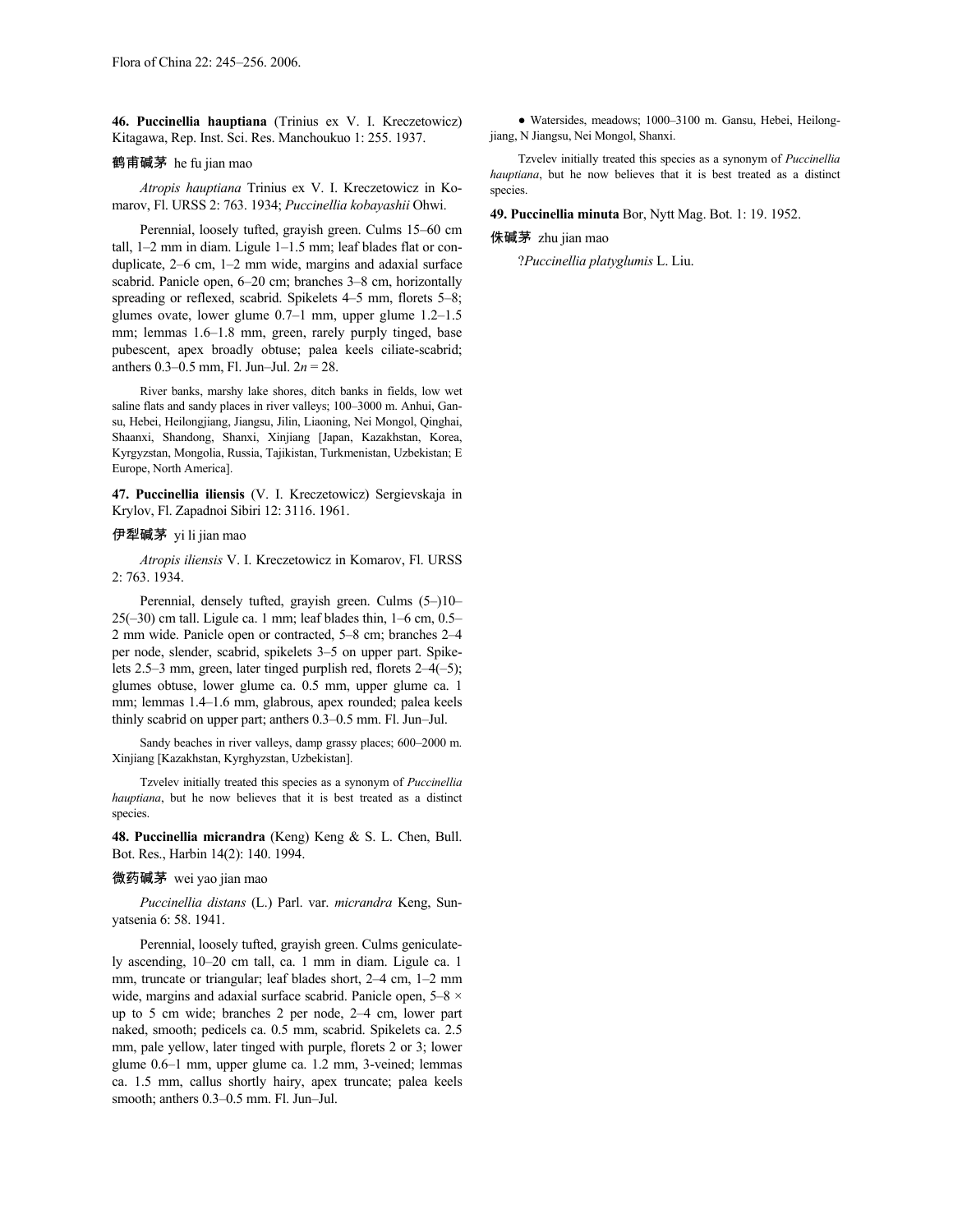Perennial, small, densely tufted. Culms 3–8 cm tall, glabrous. Leaf sheaths clustered at base; ligule ca. 1 mm; leaf blades conduplicate or inrolled, 1–2 cm, 0.6–1.2 mm wide, margins scabrid. Panicle contracted to spikelike, erect, ca.  $2 \times$ 0.5 cm; branches 2 or 3 per node, ca. 0.5 cm, ascending, smooth; spikelets ca. 3.5 mm, purple tinged, florets 2 or 3; glumes keeled, shortly acuminate, lower glume ca. 0.8 mm, upper glume ca. 1.2 mm, 1-veined; lemmas lanceolate, 2.2– 2.3(–2.4) mm, glabrous, apex slightly acuminate; anthers 0.6– 0.8 mm. Fl. Jun–Jul.

Alpine sandy lake shores, saline meadows; 4000–5100 m. Qinghai, Xizang [Pakistan].

**50. Puccinellia himalaica** Tzvelev, Bot. Mater. Gerb. Bot. Inst. Komarova Akad. Nauk SSSR 17: 66. 1955.

### 喜马拉雅碱茅 xi ma la ya jian mao

Perennial, tufted. Culms 5–20 cm tall. Leaf sheaths smooth; ligule 0.7–1.8 mm; leaf blade conduplicate or inrolled, 3–4 cm, 0.7–2 mm wide, glabrous or adaxial surface scabrid. Panicle contracted at first, open at maturity,  $3-9 \times 1-4$  cm; branches 2–5 per node, 1–6 cm, slender, ascending, smooth. Spikelets 2.4–3.5 mm, pale green, becoming purple, florets 2–4; glumes with conspicuous midrib, apex acuminate, lower glume 0.9–1.5 mm, 1-veined, upper glume 1.2–1.9 mm, 3-veined; lemmas 1.5–2.1 mm, glabrous, apex obtusely acuminate, sometimes midrib extended into mucro; palea keels smooth or scabrid toward apex; anthers 0.5–0.7 mm. Fl. Jun–Jul.

Open grassy places, marshy sandy places on lake and river shores, meadows, along ditches, moist lake ravines; 3000–5000 m. Xinjiang, W Xizang [Afghanistan, India, Pakistan; SW Asia (Iran)].